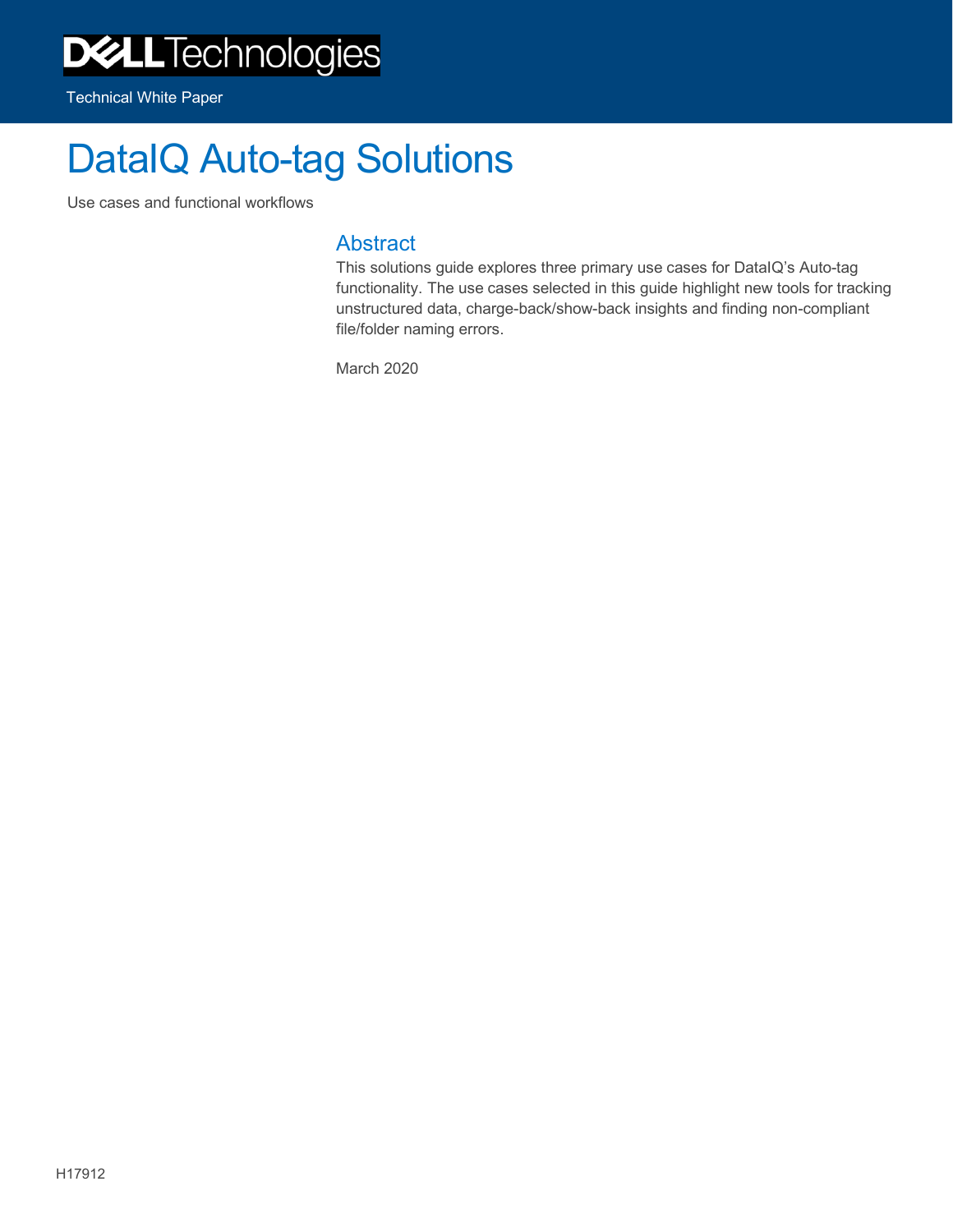# <span id="page-1-0"></span>Revisions

| <b>Date</b>   | <b>Description</b>     |
|---------------|------------------------|
| August 2019   | Initial release        |
| March 2020    | DataIQ updated release |
| December 2020 | DataIQ v2.1 release    |

# <span id="page-1-1"></span>Acknowledgments

This paper was produced by the following:

Author: Lynn Ragan

The information in this publication is provided "as is." Dell Inc. makes no representations or warranties of any kind with respect to the information in this publication, and specifically disclaims implied warranties of merchantability or fitness for a particular purpose.

Use, copying, and distribution of any software described in this publication requires an applicable software license.

Copyright © 12/07/2020 Dell Inc. or its subsidiaries. All Rights Reserved. Dell, EMC, Dell EMC and other trademarks are trademarks of Dell Inc. or its subsidiaries. Other trademarks may be trademarks of their respective owners. [12/14/2020] [Technical White Paper] [H17912]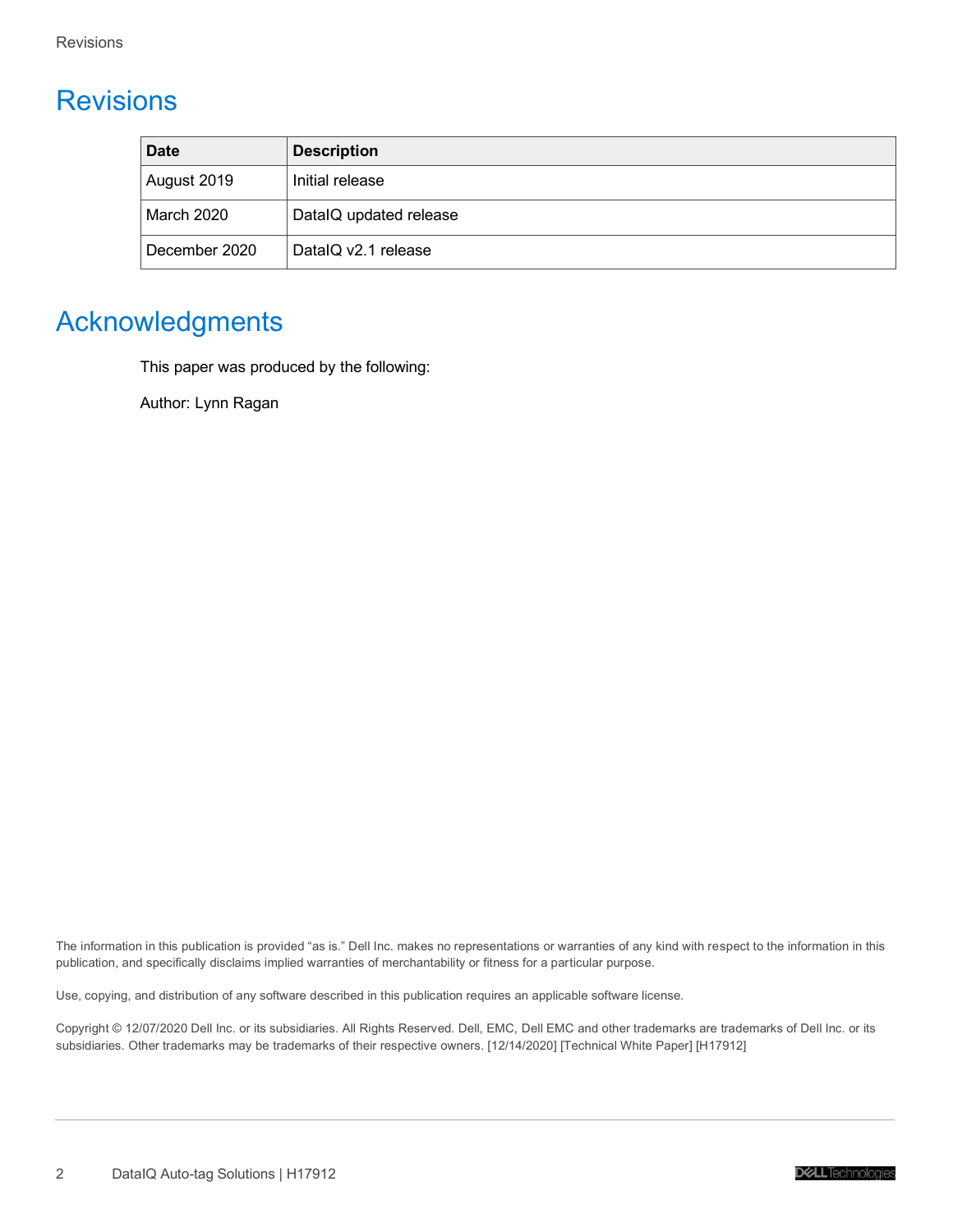# <span id="page-2-0"></span>**Table of contents**

| 1              |     |                                                                                     |  |
|----------------|-----|-------------------------------------------------------------------------------------|--|
| $\overline{2}$ |     |                                                                                     |  |
|                | 2.1 |                                                                                     |  |
|                | 2.2 |                                                                                     |  |
|                | 2.3 |                                                                                     |  |
| 3              |     |                                                                                     |  |
|                | 3.1 |                                                                                     |  |
|                | 3.2 |                                                                                     |  |
|                | 3.3 |                                                                                     |  |
| 4              |     |                                                                                     |  |
|                | 4.1 |                                                                                     |  |
|                |     |                                                                                     |  |
|                | 4.2 | Case 2: Research data organized using manually inserted CNtags and implied tags  13 |  |
|                | 4.3 |                                                                                     |  |
| 5              |     |                                                                                     |  |
|                | 5.1 |                                                                                     |  |
|                | 5.2 |                                                                                     |  |
|                | 5.3 |                                                                                     |  |
| 6              |     |                                                                                     |  |
|                | 6.1 |                                                                                     |  |
| A              |     |                                                                                     |  |
|                | A.1 |                                                                                     |  |
|                | A.2 |                                                                                     |  |
| В              |     |                                                                                     |  |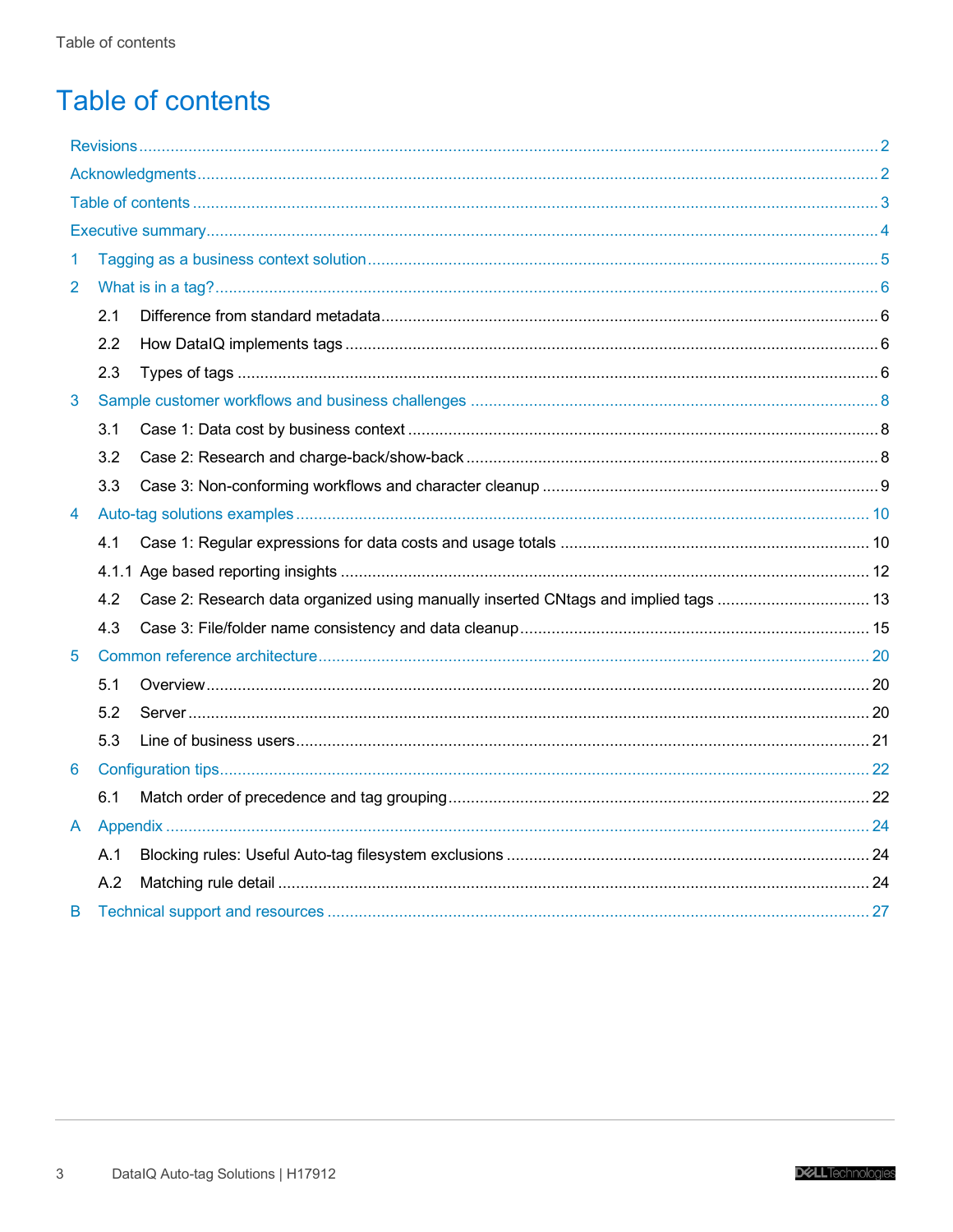# <span id="page-3-0"></span>Executive summary

Businesses struggle to make sense out of the ever-growing mountains of amassed unstructured data stored within their multiple platforms. This data often spans across storage platforms deployed in different geographies and/or across multiple access protocols. Real business problems such as charge-back/showback reporting, cross platform consumption by specific teams, and tracking of data through actual business stages of development encounter serious impediments to gaining meaningful business insights from data stored across traditional NAS and off-premise S3 cloud repositories.

DataIQ presents a flexible tag and analysis tool that yields roll-up summaries based on file and path information which reflects how data may be distributed across enterprise storage platforms. Auto-tagging methods allow content owners to gain insights according how projects, teams and processes of the business. In so doing, business context of the data moves to the fore as the primary aggregation focus and DataIQ Auto-tagging is the vehicle which makes it all possible.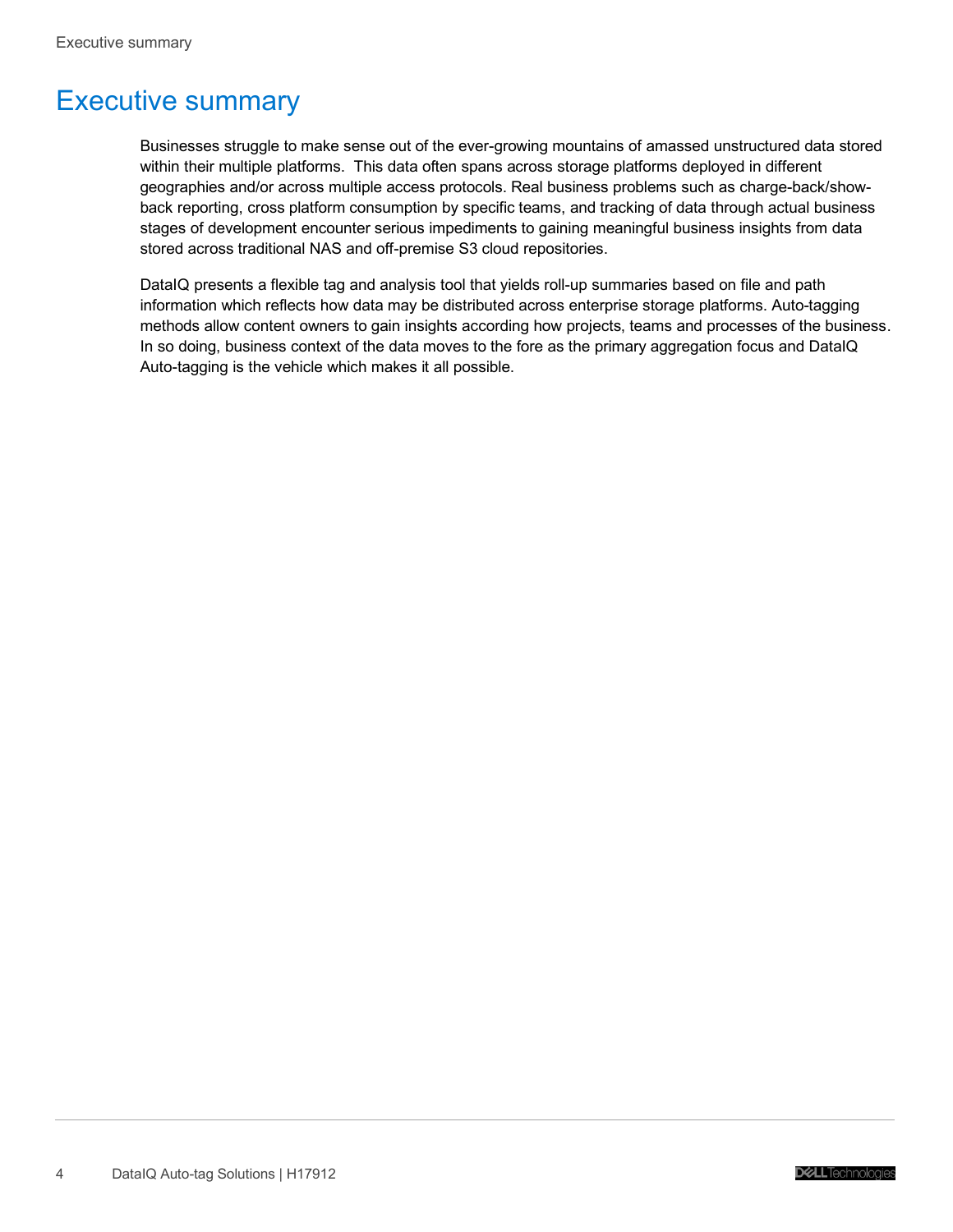# <span id="page-4-0"></span>1 Tagging as a business context solution

The business value of utilizing tags comes from the ability to generate reports from a business context frame of reference rather than strictly a platform view. These reports can include actionable information about resource utilization, costs, project content status, and even for tasks such as tracking down inconsistent file/folder names, problem characters, and inconsistent data placement. By using tags, data can be reported in human terms.

Usage of tags goes beyond reporting in the conventional platform utilization sense. A business now has a single pane of glass to view cross platform utilization of data assets as used within the business context. In other words, content owners can now report in terms of their teams, their projects, their role, their sequence within a multistage project.

In practical terms, a customer could report in a single view how a team with three projects underway is consuming storage across multiple on-premise NAS repositories as well as cloud hosted object archive. A bar-chart summarizing the aggregated file content grouped as project 1, project 2, project 3 might reveal that project 3 has twice as much file content as project 2 and has scattered that data across 4 different NFS/CIFS platforms.

Data which moves from one stage of analysis to another might be tracked by applying different tags such as Frontend Design, Frontend Verification, Backend Design, Backend Verification, Ready to Transfer, Post Validation, etc. Essentially, a tag is an arbitrary fully contextual label that describes the files or folders to which it is applied. Because that metadata tag is indexed and stored in the DataIQ database, it is searchable and can be presented in report form.

Ultimately, usage of business context metadata tags provides a powerful tool for

- Observing and comparing related costs of the actual file content on disk
- Gaining insight into how efficiently costly primary storage is being used for current projects and whether specific file content may be ready for archive to more cost-effective storage from within a currently active project or production stage
- Identifying data for specific deep learning or research review rather than relying on cryptic folder naming schemes
- Labeling data to be used in collaborative efforts

By doing so, DataIQ enables tactical, case by case, management decisions of critical file content. Data may be corrected, purged, relabeled or moved from one tiered platform to another on a case by case basis.

Additional data refinement tasks that can be accomplished using Auto-tagging include

- Exclude recycle bin, trash data from reporting
- Search and purge bad character usage from Folder/File names
- Clean up non-conforming folder naming
- Identify potential left-over junk data tagged for deletion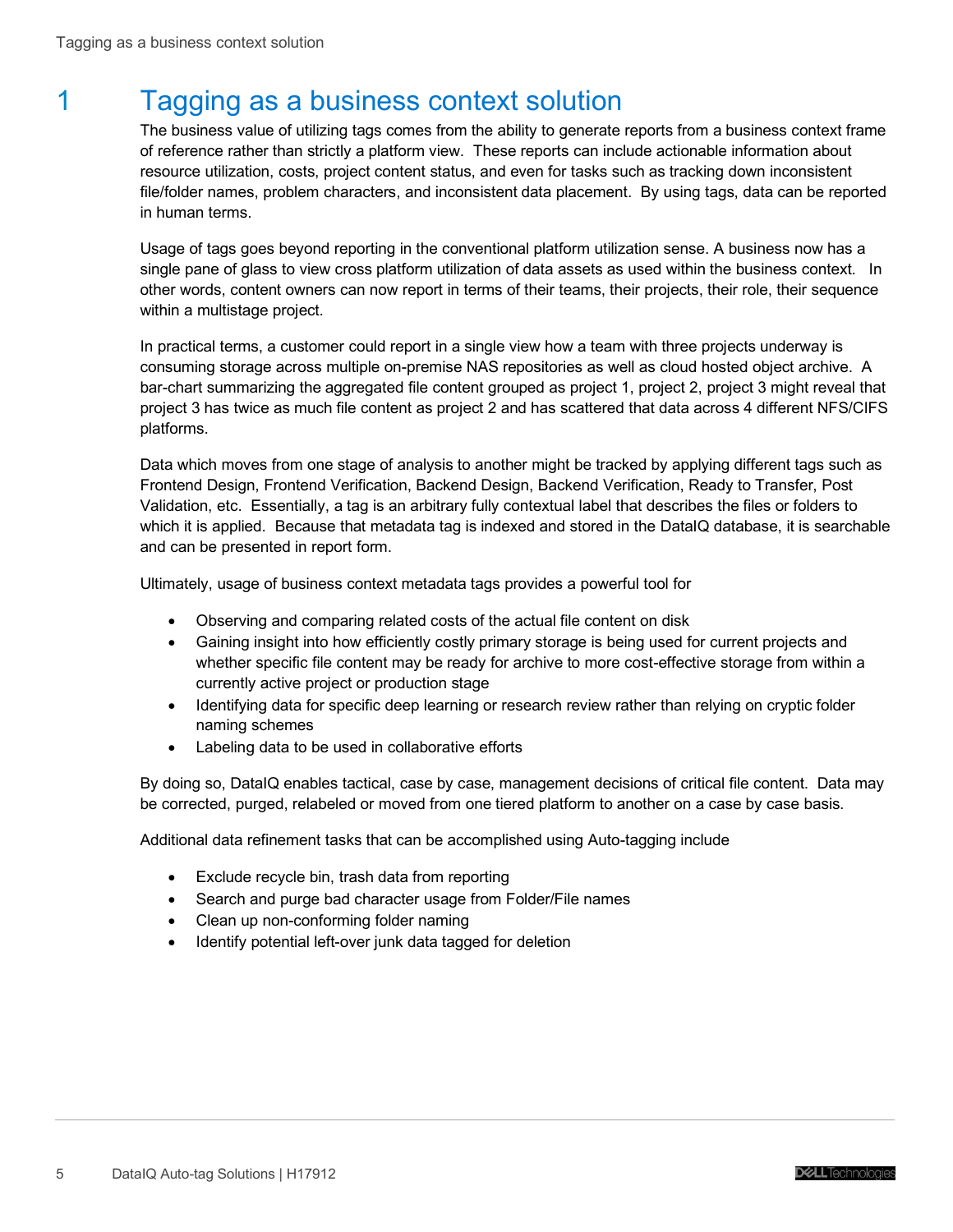# <span id="page-5-0"></span>2 What is in a tag?

DataIQ data insight analytics are based on its ability to track data (files and folders) using custom metadata descriptions. These custom descriptor labels are referred to as tags. The process of automatically assigning tags to folders, files, and objects by using filtering criteria is called Auto-tagging. Auto-tag technology enables a business to employ and ensure consistent data tagging strategies rather than relying on ad-hoc human generated tags applied singly and prone to error, inconsistency, and sprawl.

A tag is simply a database entry in the DataIQ index database that indicates when a folder/file has met criteria for being tracked. Functionally, these tags can be tracked and aggregated into report views by using embedded API queries available through the DataIQ interface. These queries can also be called through secure off-host API access.

### <span id="page-5-1"></span>2.1 Difference from standard metadata

DataIQ Auto-tagging empowers customer workflows which are defined by business context. Instead of reporting on access time, create date, or actual file UID/GUID, all of which are limited to the storage platform the data occupies, the business can report across multiple platforms simultaneously on project status, team leader/content owner consumption, or any other business-related definition or categorization of data.

This information is not stored on disk within the storage platform, local to each file, as is standard filesystem metadata. It is stored in the DataIQ index database. The database is updated each time a new volume scan is issued.

### <span id="page-5-2"></span>2.2 How DataIQ implements tags

DataIQ keeps all metadata in an index database contained within the DataIQ server. This strategy offers some advantages in terms of overall functionality including

- 1. Easily recreated from rules in the event the DB/server is lost
- 2. Out of band data categorization
- 3. Metadata is not stored with the actual data enabling rapid adjustment of categorization
- 4. Massive scalability

Both tag and indexing information is stored in a database resident on the DataIQ server. Database resources are consumed as tagging strategies are applied to the data. Scaling the solution will influence the overall resources required for the DataIQ server to function smoothly and yield reasonable response time.

A tag entry in the DataIQ index database consumes roughly 1KB of storage space. Additional tags applied to the same file increase the amount of space consumed within the index database proportionally.

# <span id="page-5-3"></span>2.3 Types of tags

#### **Auto-tag**

Tag entries to the index database can be added in an automated manner. Auto-tag rules are defined as a series of regular expressions (regex) that are interpreted and applied to a nightly scan. Folders or files which match a (single) rule will have an entry made into the database. Tag tests may be run from within the DataIQ management UI to see how rule changes affect existing tagged entries.

#### **Manually inserted CNtags**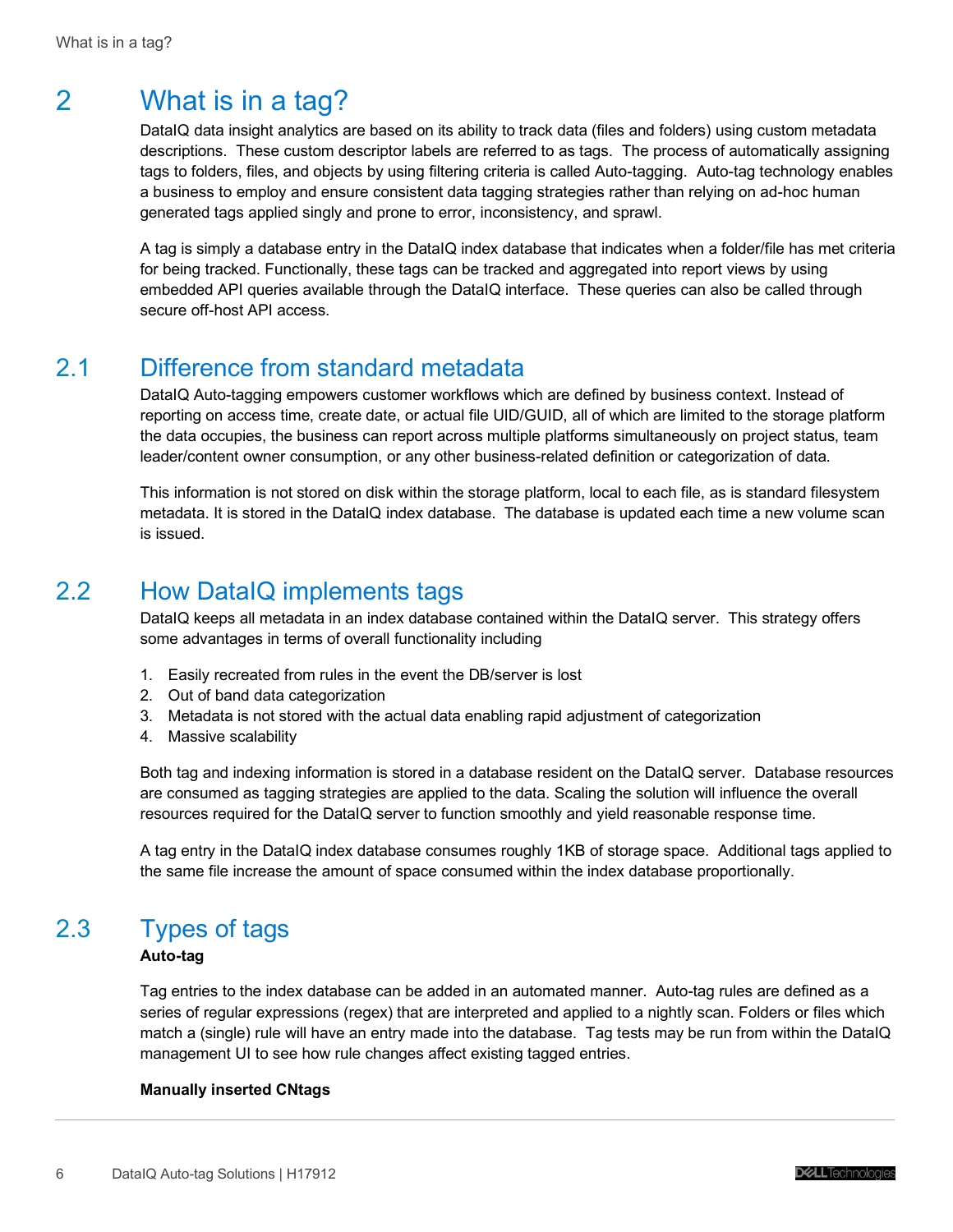Content owners who may not have access to the Auto-tag configuration files are able to manually insert tags into the DataIQ index database using tag indicator files. These tag indicator files are called CNtags. A content owner or line of business user usually does have permissions to their own content on their own portion of the shared filesystem. That level of permission is sufficient to create the 0-Byte empty CNtag file which can describe the related folder content with a tag.

If a folder contains a file in the format '<category>.<tag>.cntag' then a tag with that category and tag name will be applied to the parent folder during scans.

If the cntag file is not empty, it is ignored. So, if you want this file to be used by DataIQ, ensure that the file contains no data. A folder can contain multiple cntag files. Each will cause the parent folder to be tagged with the respective tag. Optionally, for less clutter on the file system, cntag files can also be kept in a folder named cntag. In this case, the grandparent folder of the cntag files receives the tags. This option is not available unless tagging is enabled. Please contact DELL EMC for assistance.

**Note:** Running an auto-tag refresh does not update cntag tags. A scan is required for these tags to be applied.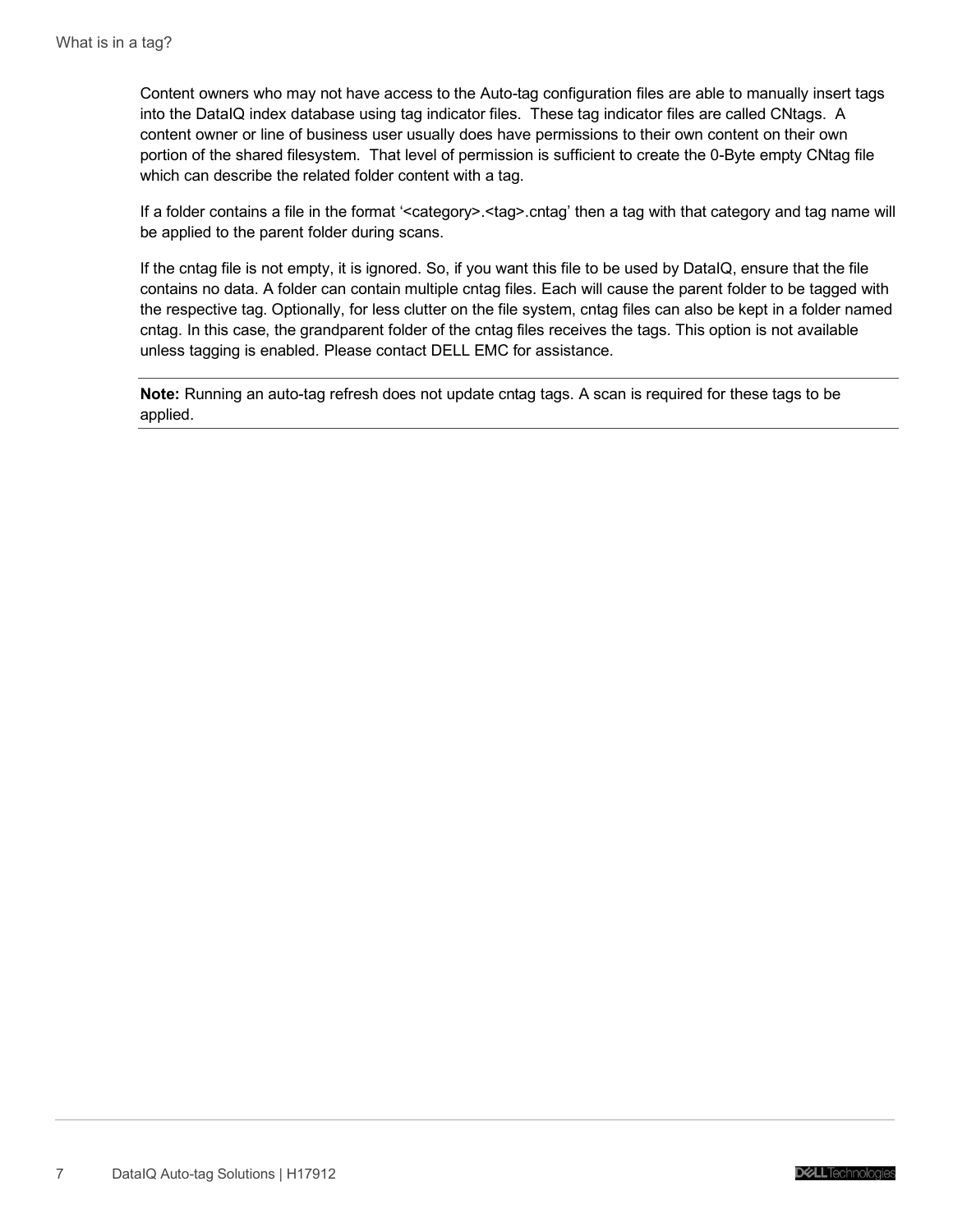# <span id="page-7-0"></span>3 Sample customer workflows and business challenges

The use of automatically generated tag (Auto-tag) reports is helpful for insuring the smooth flow of data from one business work sequence to another, from one team to another, and/or from one cost center to another.

Here are just three hypothetical scenarios which illustrate ways to approach applying this tool to real business problems.

### <span id="page-7-1"></span>3.1 Case 1: Data cost by business context

Consider an organization that wants to understand how IT resources are being consumed according to project, product development to market stage, as well as business division. Different workgroup teams are assigned to the data as the project data moves through various stages and the organization wants to keep track of resource usage and consumption via consumption-based reporting. An important factor is the business has pre-defined contextual labels established for each project status.

Application of data tags via Auto-tagging would enable the organization to monitor the overall status of the project as data moves into various temporary folder structures. The organization would also be able to correlate data stored on the filesystem with an external business schedule or business status. Use of Autotags helps the organization to describe the context of data age and correlate that back to project status and ultimately project cost in terms of

- Invoiceable content
- Project complete
- Work sequence complete ready for next team/next workflow step
- Schedule awareness

#### <span id="page-7-2"></span>3.2 Case 2: Research and charge-back/show-back

A research environment, whether an organization which hosts various resources from the scientific community, or where it has multiple inhouse research teams, is often faced with show-back and charge-back challenges. In this case, each resources group has its own definitions for grouping its data while consuming portions of shared resources. These definitions are not necessarily directed by the organization but are still connected with various cost centers.

For example, a primary investigator (PI) is being funded to conduct research. The organization needs a mechanism to track the usage of shared storage infrastructure and is required to provide show-back/chargeback reports. At the same time, data sources such as Genome sequencers, camera sensors, and microscopy data, can generate data exponentially faster than can be tracked.

An opportunity exists where data could be described from an organization standpoint in terms of a Primary investigator and relate that information to the Grant ID (QuoteNumber or Billback number).

At the same time, Primary Investigators want the ability to classify their data generating processes and aggregate their results according to their own terminologies and nomenclature rather than being restricted only to ever more obscure folder naming schemes. As a line of business user, Primary Investigators can insert their own tags to describe data in ways such as

Data Gathering Methodology – identify who or what instrument is generating the data / causing the problem

• Test sequences groupings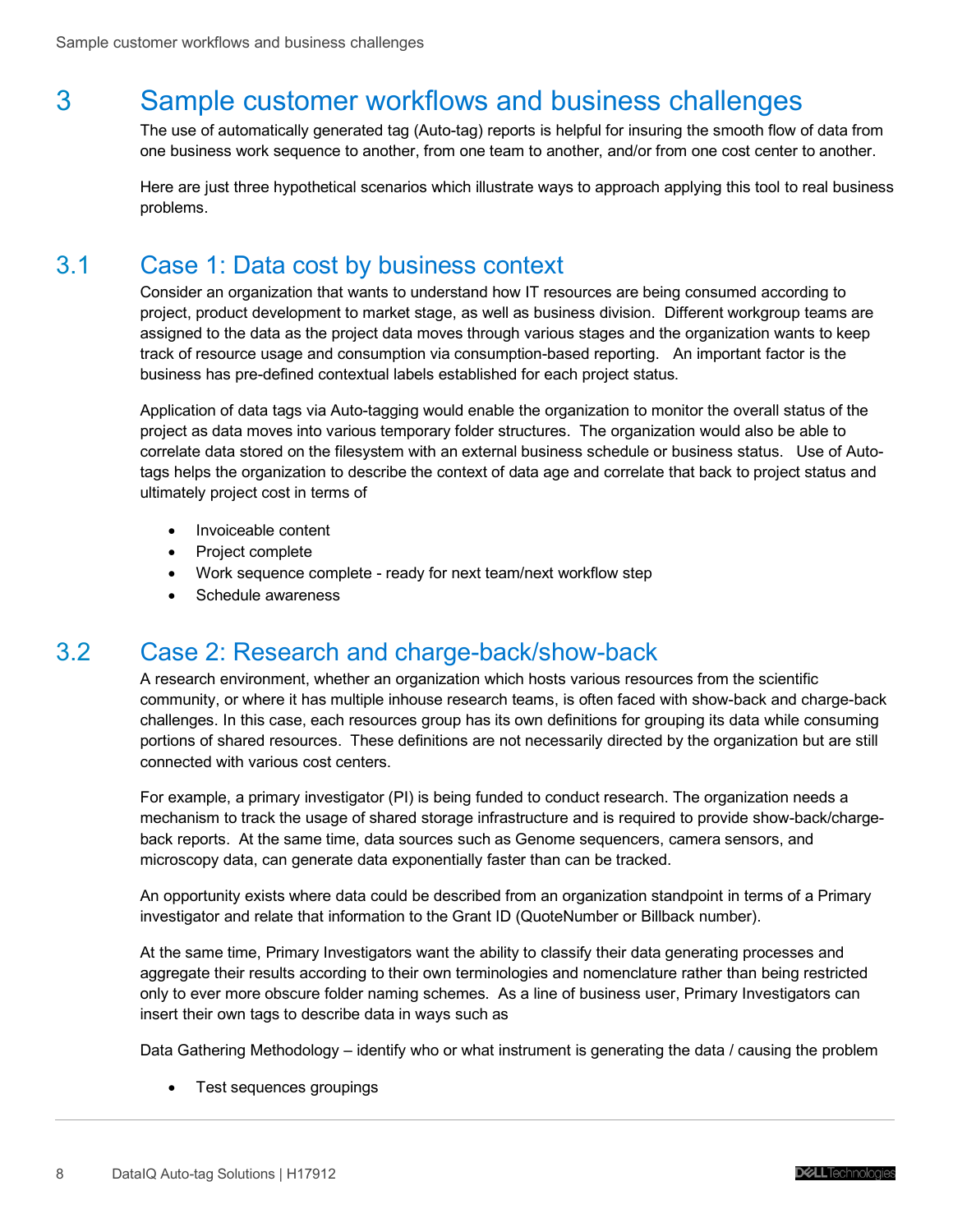- Results analysis
- Teams
- Raw data repositories
- Timeline of analysis as opposed to file write times
- Results repository

### <span id="page-8-0"></span>3.3 Case 3: Non-conforming workflows and character cleanup

An organization may be struggling with the after-effects of merging multiple storage platforms, and the data content of multiple teams, into a consistent naming strategy. Over time, file/folder naming schemes have become very complicated, names are becoming longer and longer. Invariably, accidental insertion of irregular characters (\* $&\%\textcircled{a};\$ ; <>, etc.) have begun to cause issues with not only file search operations, but also correctly identifying project folders for inclusion in storage consumption reports.

Common problems observed include:

- Folder clutter (inconsistent names, repetitive names, etc.)
- Orphan data
- Unfunded projects (misalignment of data to business objectives)
- Breaks in the workflow
- Data anomalies
- Problem characters used in File/Folder names
- Overly long File/Folder names

The organization wants to use DataIQ Auto-tagging to identify data irregularities which can generally be termed as non-conforming workflows.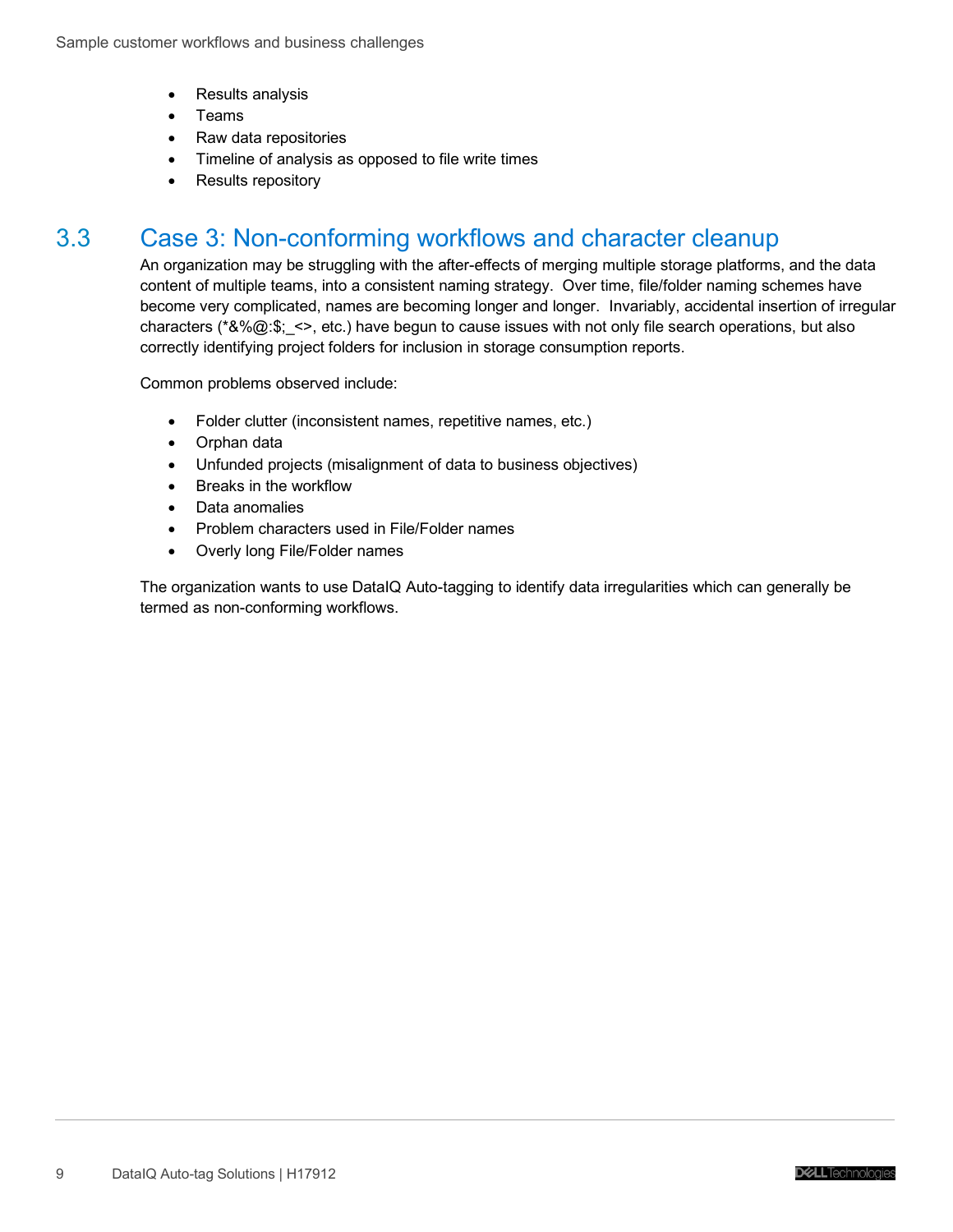# <span id="page-9-0"></span>4 Auto-tag solutions examples

For each of the cases described above, DataIQ tags may be leveraged to achieve business solutions. The way in which applying tags, and how the tag rules are structured affect the efficiency and accuracy of the generated reports. Because of DataIQ's unique approach, the reports can be aggregated according to the context of the business.

# <span id="page-9-1"></span>4.1 Case 1: Regular expressions for data costs and usage totals

Regular expressions are the tool used to search through and report on Folder content. By using the actual folder name value in a standard regex variable, the folder name can become a grouping label in the report output. The drawback to this strategy is that all the reporting is at the mercy of the actual folder names, including incorrect or inconsistent spelling. While this approach is often useful, the drawback can be overcome by assigning fixed values for the search results that are consistent with business terminology.

The first challenge in any filesystem structure is how the data is organized, whether on a single storage platform, or across several. In either situation, it is likely that there is data which can reported on from several different directions. In the example below, we have several parallel projects (designated PRJ or prj). Descending from the top-level folder, there are various stages of project development, indications of separate team functions, and archive repository folders.



Figure 1 Autotag rules can search for related data spread across filesystems in various ways

Looking specifically at anything PRJ1 is challenging because the project has two top-level folders as well as content over in the Production top-level tree. To grab totals about that data content an Auto-tag rule with a regular expression as in this example from a common regex tester.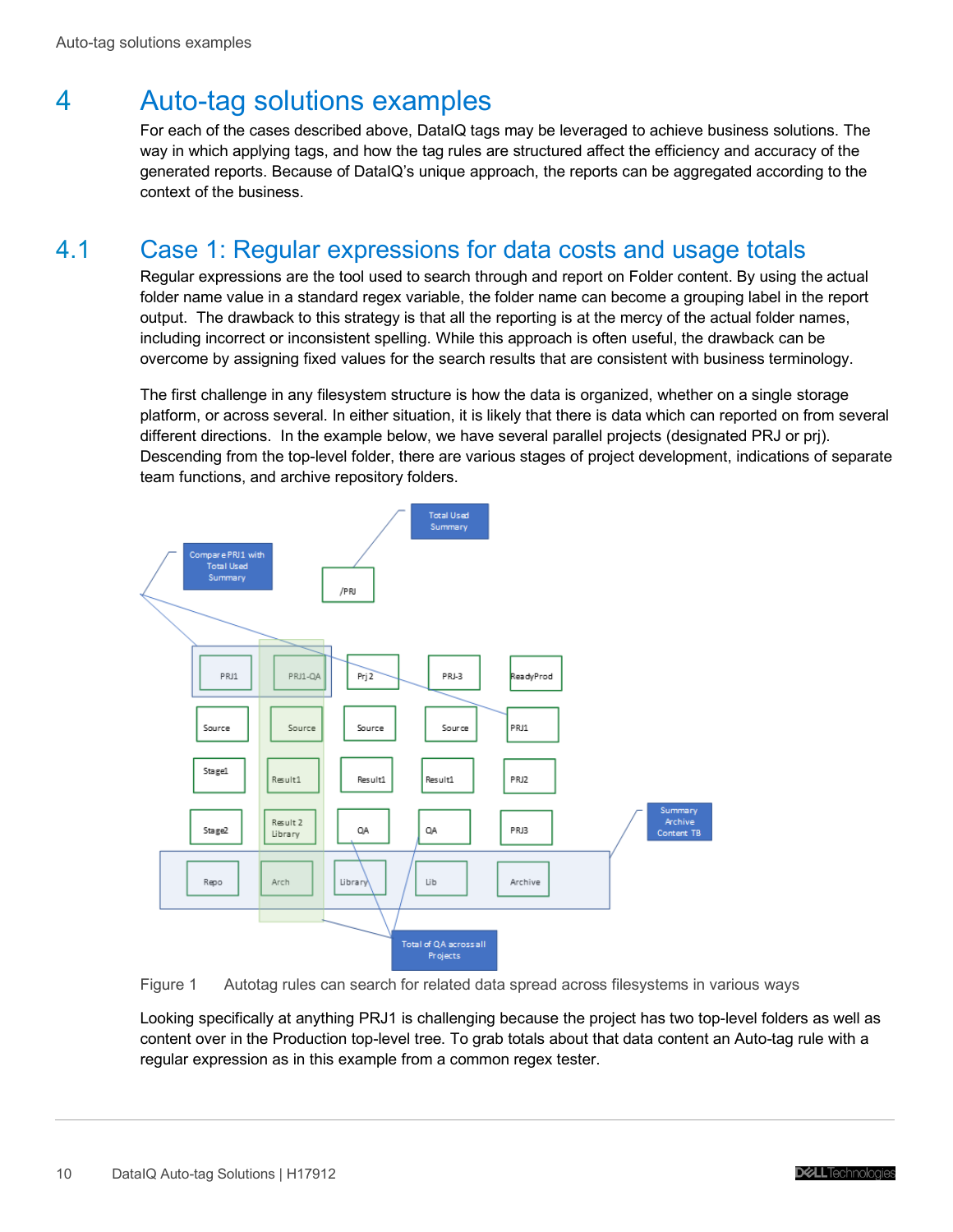**Expression** 

```
/\/PRJ\/prj1<mark>[-]?[a-z]</mark>*|\/PRJ<u>/[^/]</u>+\/prj1/gi
```
**Text** 

```
/PRJ/PRJ2-Test¬
/PRJ/PRJ1-QA
/PRJ/prj1
/PRJ/ReadyProd/PRJ1
```
Figure 2 Testing a regular expression designed to search multiple folder trees

```
Set
match (?i)\ \P(PRJ\ /prj1[-]?[a-z]*|\/PRJ/[^/]+\/prj1
      max_depth 5
     apply tag projects/PRJ1 #NOTE: this is a literal tag value
```
This rule looks through the volume defined as 'PRJ' and moves through the virtual path starting at the toplevel directory folder of 'PRJ'. The rule descends into all related 'PRJ1' or 'prj1' folders at this level or 1 extra level down.

This could also be represented more simply in the DataIQ autotag configuration window file as

```
Set
match (?i)\ \P(PRJ)\ /prj1[-]?[a-z]*
      max_depth 5
     apply tag projects/PRJ1 #NOTE: this is a literal tag value
match (?i)\ \/(PRJ/[^*/]+\\/prj1max_depth 5
apply_tag projects/PRJ1
```
The 'set' indicator helps group all the related rules together. This property also provides a unique capability to write rules that span multiple storage platforms which may host related data folders and files scattered across separate mount points.

Expanding on the above scenario by introducing two other Isilon platforms, you might have 'PRJ1' content on mount points 'prodNFS1', 'prodNFS2', and 'prodSMB'. This does not pose a problem for DataIQ by using a group of 'match' statements keyed to each virtual path defined in the DataIQ volume definition.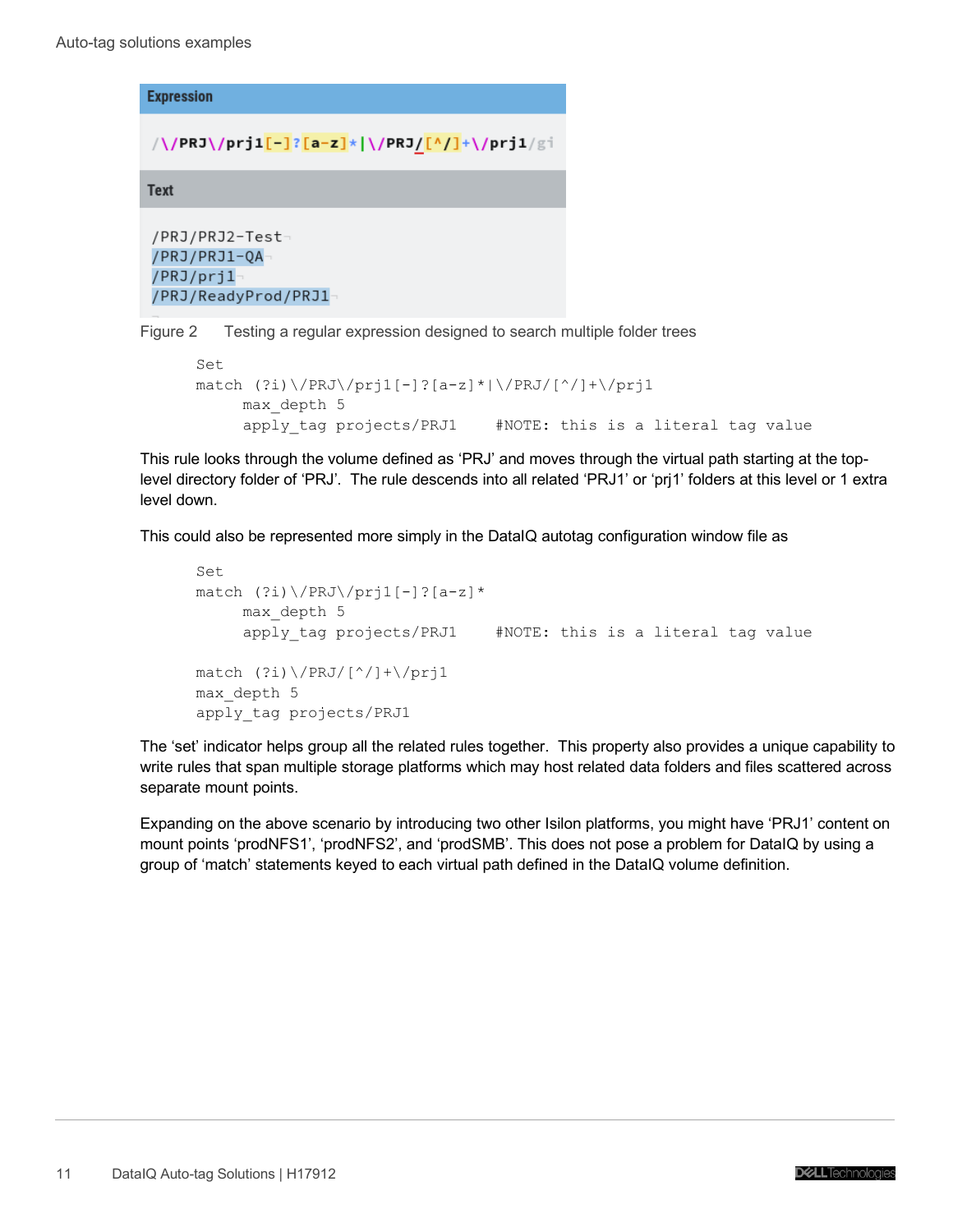

Figure 3 Regex can be used to search for similar data across multiple storage platforms

```
Set
match (?i)\/prodNFS1\/PRJ\/prj1[-]?[a-z]*
max_depth 5
apply tag projects/PRJ1 #NOTE: this is a literal tag value
match (?i)\/prodNFS2\/PRJ\/prj1[-]?[a-z]*
max_depth 5
apply tag projects/PRJ1 #NOTE: this is a literal tag value
match (?i)\/prodSMB\/PRJ/[^/]+\/prj1
max_depth 5
apply_tag projects/PRJ1
```
In this way, each of the three separate mount points can be gathered into a single aggregated report which summarizes total file-system space consumption for a project designated 'PRJ1'.

#### <span id="page-11-0"></span>4.1.1 Age based reporting insights

Additional insight can be gained by utilizing the Aged Based report capability to look for warm, cold, or frozen data within the project work areas. This can help the line of business user/manager graphically see the data life cycle process within their project folders and compare that data usage and data age against storage placement resources as assigned to that project.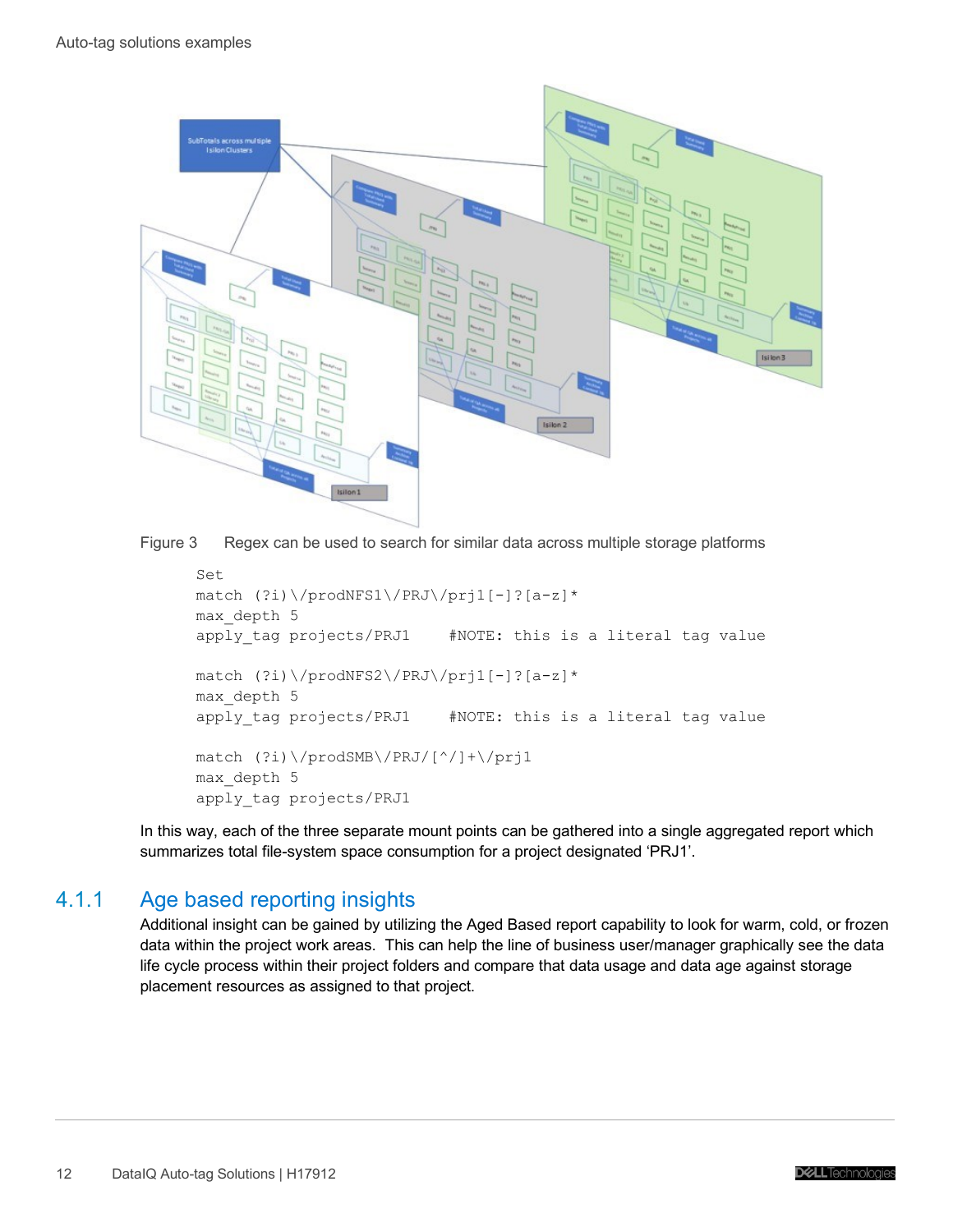| Analyze                                                                                       |                                |                        |                       |                        |
|-----------------------------------------------------------------------------------------------|--------------------------------|------------------------|-----------------------|------------------------|
| $\langle$ Hide options                                                                        | Last Modified binning, By size |                        | Drag to zoom          | $\vee$ Show legend     |
| <b>Vertical axis</b>                                                                          | Tags                           | 7.63 MiB<br>0B         | 15.26 MiB             | 22.89 MiB<br>30.52 MiB |
| Show data by<br>Tags<br>$\smallsetminus$<br><b>Tag categories</b><br>projects<br>$\checkmark$ | $\Box$ prj1                    | $2.59$ MiB             | 23.26 MiB             | 25.85 MiB              |
| Name, ascending $\sim$<br>Sort by                                                             | $\rightharpoonup$ prj3_dev     | $6.13$ MiB<br>6.13 MiB |                       |                        |
| Filter vertical axis<br>6 filters selected                                                    | 白<br>Project3                  | $3.5$ MiB<br>3.5 MiB   |                       |                        |
| <b>Horizontal axis</b>                                                                        | <b>COAtest_repo</b>            | 7.59 MiB<br>6.54 MiB   |                       |                        |
| $\checkmark$<br>Size<br><b>Units</b>                                                          | 白<br>QATest_Staged             | 11.95 MiB              | 18.51 MiB<br>6.56 MiB |                        |
| <b>Breakout</b><br>Last Modified b $\sqrt{}$<br>by                                            |                                |                        |                       |                        |
| Filter horizontal axis $\sqrt{ }$                                                             |                                |                        |                       |                        |
| No filters selected                                                                           |                                |                        |                       |                        |
| Undo changes<br>Refresh<br><b>Reset options</b>                                               |                                |                        |                       |                        |

Figure 4 Report view based on project related tags across multiple platforms and then broken out by data age groups is shown below

# <span id="page-12-0"></span>4.2 Case 2: Research data organized using manually inserted CNtags and implied tags

In research industries, data content owners and line of business users (primary investigators) often generate data with unique filesystem naming structures, independent of other research teams hosted within the same organization. This effectively prevents an organization from both enforcing a standardized naming convention, and accurately reporting on data storage usage according to a specific quote number (Grant ID, etc.), making show-back/charge-back reporting very difficult.

DataIQ has a couple of tools to help with tracking data aside from using Auto-tag rules. Manual CNtags and Implied tags provide a means for line of business users to insert metadata tags (CNtags), using only their assigned filesystem permissions. These tags might indicate a Quote number or chargeback number, manually (or by script) into the workflow so that their data groupings can be tracked and reported for chargeback. Additional tags can also be placed to indicate data source (such as which instrument or tool) for automatically generated data.

Applying a CNtag in DataIQ uses the manual steps of adding a zero-byte (empty) file in the form of <category>.<tag>.cntag such as:

```
GrantIDs.grt49327.cntag
GrantIDs.grt873B2.cntag
```
Where 'GrantIDS' is the category of tags, and 'grt49327' is some arbitrary label for a specific grant or source of funding. The 'cntag' portion is the literal file extension. For example, data residing on an NFS share could easily be tagged by issuing the following command at the unix command prompt:

```
'touch GrantIDs.grt49327.cntag'
```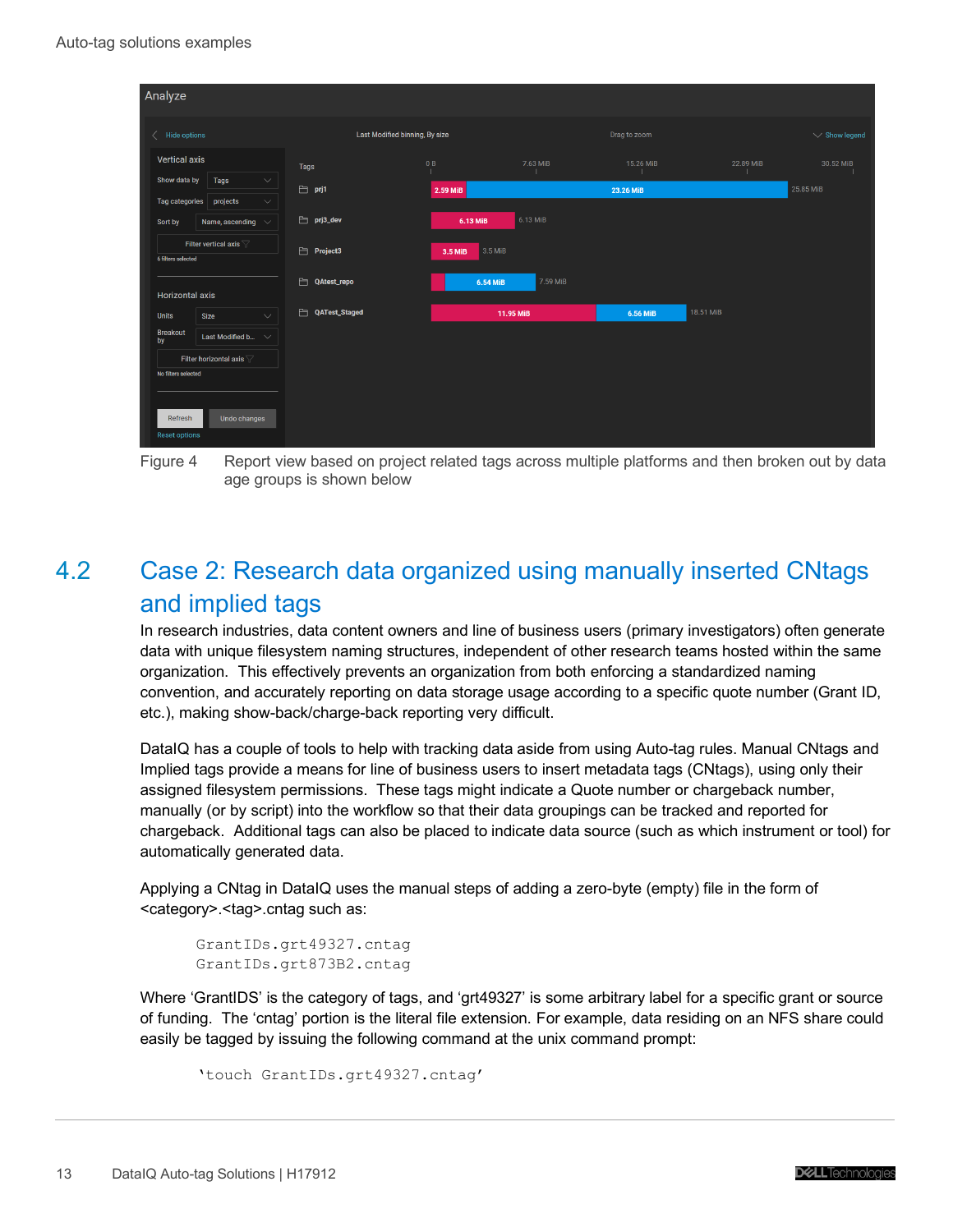These types of files may be placed within a folder (subdirectory) containing file content and perhaps other sub-folders which are related. The Parent folder in which the CNtag file is placed gets tagged according to the category and tag name of that CNtag file. If multiple tags are to be applied to the same folder content, it is possible to group all CNtag files into a sub-folder named: 'cntag'. Creating the 'cntag' subfolder applies all the contained tag labels to the Grandparent folder which contains the actual data content files, rather than to the 'cntag' sub-folder itself.



Figure 5 Sample filesystem showing relation of manual cntag subfolder and affected grandparent folder

Normal tag reports can be generated on any one of these tags and are viewable from the Analyze tab in the webUI. A Primary Investigator summary report might look like this chart:

| Hide options<br>$\left\langle \right\rangle$                                   | None (Totals only), By size |    |            | Drag to zoom |            | $\wedge$ Hide legend |
|--------------------------------------------------------------------------------|-----------------------------|----|------------|--------------|------------|----------------------|
| <b>Vertical axis</b>                                                           | used                        |    |            |              |            |                      |
| Tags<br>Show data by<br>$\checkmark$<br>Tag categories<br>Pri_Investiga $\vee$ | <b>Tags</b>                 | 0B | 111.76 GiB | 223.52 GiB   | 335.28 GiB | 447.03               |
| Name, ascending $\vee$<br>Sort by                                              | user127W<br>白               |    |            | 390.02 GiB   |            | 390.02 GiB           |
| Filter vertical axis $\sqrt{ }$<br>No filters selected                         | 白<br>user312A               |    | 146.28 GiB | 146.28 GiB   |            |                      |
| <b>Horizontal axis</b>                                                         | 白<br>user3333B              |    | 146.05 GiB | 146.05 GiB   |            |                      |

Figure 6 Tag report showing Cost/Week by tagged Primary Investigator

At the same time a chart showing usage by Quote Number can also be displayed which shows usage according to the underlying storage class. Any arbitrary context can be associated with data across several storage platforms or locations in order to provide a cohesive view of current usage totals (rollup totals) that provide insight into actual data flow between projects, between teams, between researchers, or grants.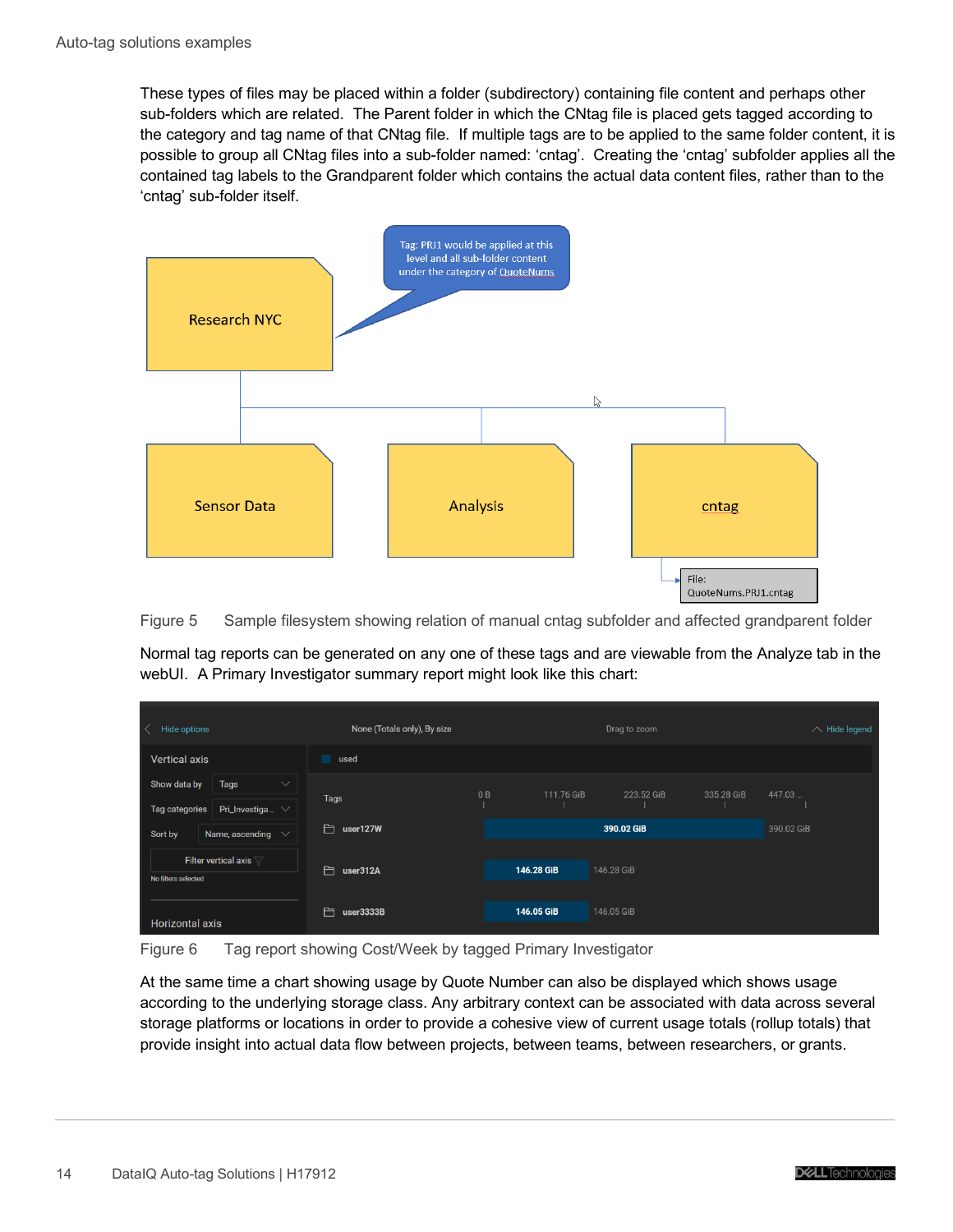### <span id="page-14-0"></span>4.3 Case 3: File/folder name consistency and data cleanup

An extremely powerful function of tag usage is the ability to help administrators clean up data (folder/file names) as it is represented in the filesystem. Using carefully crafted regular expressions (regex) it is possible to search for non-conforming folder names, including situations where irregular characters, such as Ampersand, question marks, semi-colon, were used. Once these aberrations are identified and tagged, a report can be generated which groups them together showing total consumed space as well as identifying the individual folder/files which are non-conforming so that corrective action can be taken.

Below is a sample ruleset which has been added to the autotag configuration section in the webUI Data Management configuration so that non-conforming filenames are identified during the nightly scan. In-depth discussion or explanation of the actual regex statements below is beyond the scope of this document. However, there are multiple reference sources readily available online, as well as regex testers, which can help decipher the rather cryptic nature of a regular expression. The point of showing these examples is to illustrate what may be potentially accomplished in terms of data cleanup.

In this sample offered here, a rule has been constructed which searches file names which are longer than 25 characters. A tag "over\_32\_chars" is applied and a roll-up summary of all files matching this criteria could be reviewed in the Analyze report window. Additionally, these files are also sorted according to their file extension specific to A/V types of content eg. avi, mp3, mp4, mov, wav, wmv. This allows the administrator to see if there is a pattern to which types of files are most often susceptible to overly long file names, and possibly to identify which workflow or application is the cause of generating these files.

```
# Pass 1: auto tag file names with more than 32 characters
# Sample directory for Pass 1
# /qumulo/GV-XSAN/GARDENVISION_AND_SIGNAGE/_PROJECTS/_LIBERTY/_assets/MEDIA DAY 
2013/L13 MEDIA DAY GREEN/ L13 GR MEDIA FORD PICTURE THAT 1 001.mov
match (?i)/NFS Madrid\/[^/]+\/.*\/([^/]{25,}[^/]+[.](avi|mp3|mp4|mov|wav|wmv))
    applies to files
```
apply tag file ext/media apply\_tag media\_file\_ext/\$2

This allows for some reporting options. A general summary of the 'media' tag (which is part of the file ext category) shows a summary of all the files meeting the above rule: unusually long file names (25 characters or greater) which have a file name extensions included in [avi, mp3, mp4, mov, wav, wmv].

| None (Totals only), By size |    |            | Drag to zoom |          | $\land$ Hide legend |
|-----------------------------|----|------------|--------------|----------|---------------------|
| used                        |    |            |              |          |                     |
| Tags                        | 0B | 390.63 kiB | 781.25 kiB   | 1.14 MiB | 1.53 MiB            |
| Բ<br>media                  |    |            | 1.31 MiB     |          | 1.31 MiB            |

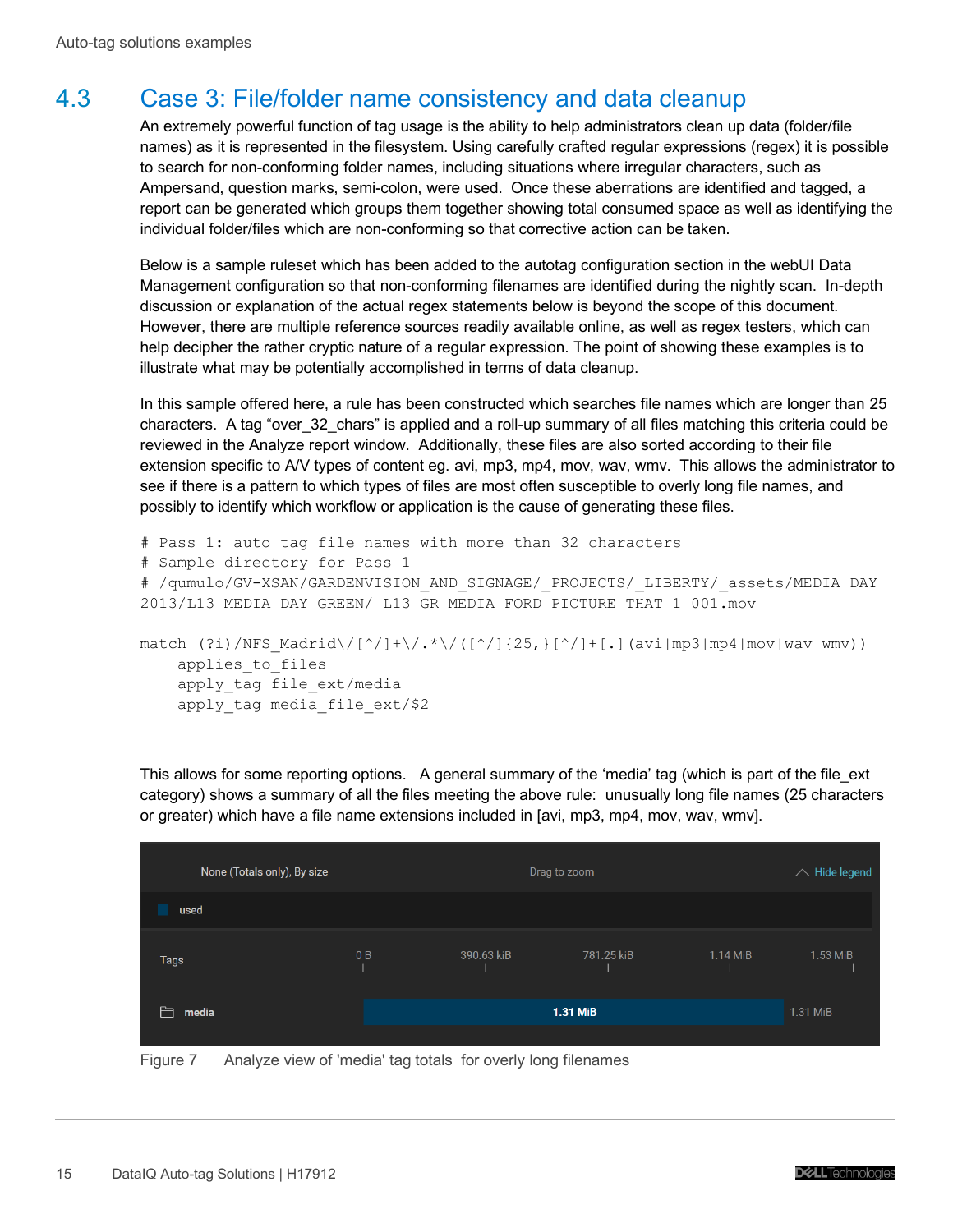Adding a horizontal breakout criterion from the second part of the rule provides further detail into which type of media file (with overly long filenames) is consuming the most space. The rule has assigned the value of the actual file extension as the tag name so we can see how this data is broken up.

NOTE: It is highly recommended as a best practice to limit the use of file tracking, such as these examples, to search for anomalies and exception cases rather than tracking large amounts of data on a file-by-file basis. File level tracking, using the 'applies to files' rule can have significant and detrimental affects on the index database within DataIQ. Remember, each tag consumes 1k of database space. Use with judicious caution.

| media_file_ext, By size | Drag to zoom |            |            | $\land$ Hide legend |          |
|-------------------------|--------------|------------|------------|---------------------|----------|
| avi<br>mp4<br>mov<br>L. |              |            |            |                     |          |
| <b>Tags</b>             | 0B           | 390.63 kiB | 781.25 kiB | 1.14 MiB            | 1.53 MiB |
| media                   | 308.12 kiB   | 183.63 kiB | 853.58 kiB |                     | 1.31 MiB |
|                         |              |            |            |                     |          |

Figure 8 More detailed view of media tag by file type for overly long filenames

This view can be organized in a different way by putting the second tag rule component (apply\_tag media\_file\_ext/\$2) as the primary sort value. The drawback is that the report loses the category rollup total by size. However, it may be easier to see which file type is the greatest offender to the file-name-size standard of the organization, and what type of file is being created in such way.

| media_file_ext, By size |            |            | Drag to zoom |            | $\land$ Hide legend |
|-------------------------|------------|------------|--------------|------------|---------------------|
| mp4<br>avi<br>mov<br>ш  |            |            |              |            |                     |
| <b>Tags</b>             | 0B         | 244.14 kiB | 488.28 kiB   | 732.42 kiB | 976.56 kiB          |
| 户<br>avi                | 308.12 kiB |            | 308.12 kiB   |            |                     |
| Ħ<br>mov                | 183.63 kiB | 183.63 kiB |              |            |                     |
| Ħ<br>mp4                |            |            | 853.58 kiB   |            | 853.58 kiB          |

Figure 9 Alternative view of overly long filenames sorted by media type extension

Additionally, data content owners often create temporary "trash" repositories where temp data is stored during the course of project activity, however, that data has no value once the project is completed. Content owners may be hesitant to outright delete data files in-process and use these temp folders instead for later review. As projects move forward, these old-data repositories may be forgotten.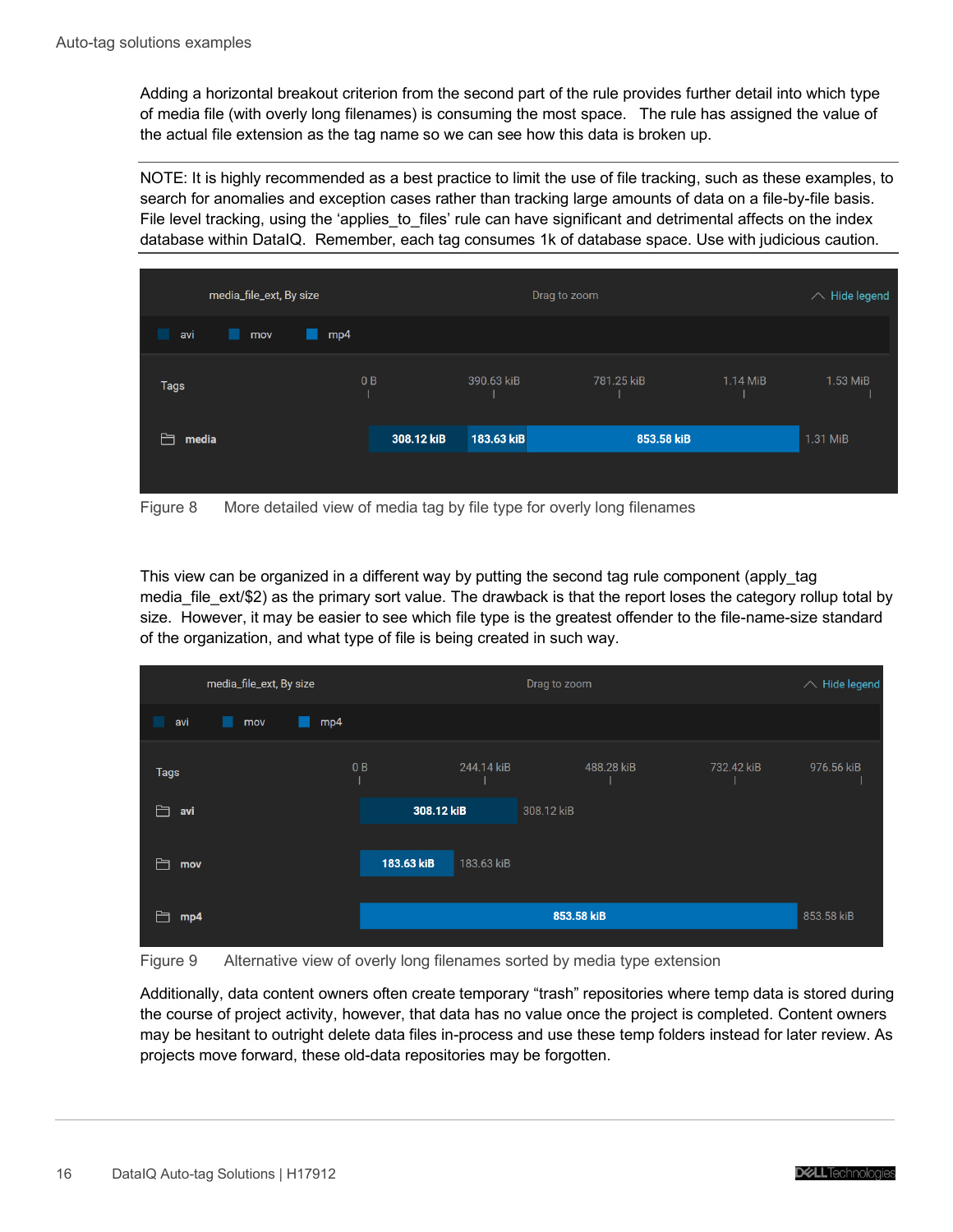The rule below is an example of how to search for such forgotten old-data repositories for potential filesystem cleanup activities.

```
# Pass 12: auto tag common cleanup terms
# Sample directory for Pass 12
# 
/Creative/PhotoAssets/0_Photo_Library/Raws/GPC/Multi_Other/Events/gp_hd4_WinterX
Games_2016/Liveworks/012616_XGames_GoPro/Trash
match 
(2i)/[^/]+/(.*(trash)[^/]+.*(archive)[^/]+.*(delete)[^/]+.*(junk)[^/]+.*(bac
kup)[^{\wedge}/]*|.*(recycle)[^{\wedge}/]*|.*(temp)[^{\wedge}/]*)
    apply_tag cleanup/$2
    apply_tag cleanup/$3
    apply_tag cleanup/$4
    apply_tag cleanup/$5
    apply_tag cleanup/$6
    apply_tag cleanup/$7
    apply_tag cleanup/$8
```
This rule is not as complicated as it looks. Breaking this apart, it starts with a "match" statement. This tells the AutoTag routine to compare paths indicated in the rule with the matching criteria defined in the rule. The criteria conform to Java-based regular expressions (REGEX) as follows:

| (?i)                                                                       | - Globally case insensitive                                                                |  |  |  |  |  |  |
|----------------------------------------------------------------------------|--------------------------------------------------------------------------------------------|--|--|--|--|--|--|
| $\prime$                                                                   | - The virtual path, not the literal path                                                   |  |  |  |  |  |  |
| $\lbrack \! \binom{\wedge}{\, \cdot \,} \! + \! \! \binom{1}{\, \cdot \,}$ | - any number of folder names followed by a slash<br>(descend into folders)                 |  |  |  |  |  |  |
| $\left( \right)$                                                           | - group output and assign to variable 1                                                    |  |  |  |  |  |  |
| $(\cdot^*(\text{trash})[\uparrow/\,])$                                     | - look for files/folders named 'trash' and assign to variable 2<br>0R                      |  |  |  |  |  |  |
| $(.*(\text{architecture})[\gamma])$                                        | - look for files/folders named 'archive' and assign to variable 3<br>0R                    |  |  |  |  |  |  |
| $(\cdot^*(\text{delete})[\uparrow /]$                                      | - look for files/folders named 'delete' and assign to variable 4<br>0R.                    |  |  |  |  |  |  |
| $(.*(junk)[^)]$                                                            | - look for files/folders named 'junk' and assign to variable 5<br>0R                       |  |  |  |  |  |  |
| $(\cdot^*(\text{backup})[\uparrow /])$                                     | - look for files/folders named 'backup' and assign to variable 6<br>0R                     |  |  |  |  |  |  |
| $(.*(recycle)[^)]$                                                         | - look for files/folders named 'recycle' and assign to variable 7<br>0R                    |  |  |  |  |  |  |
| $(.*(temp)[^{\wedge}/]$                                                    | - look for files/folders named 'temp' and assign to variable 8                             |  |  |  |  |  |  |
|                                                                            | Apply_tag - add variable 2 to the category cleanup and assign tag value 2 which is 'trash' |  |  |  |  |  |  |
| 'archive'                                                                  | Apply tag - add the variable 3 to the category cleanup and assing tag value 3 which is     |  |  |  |  |  |  |
|                                                                            |                                                                                            |  |  |  |  |  |  |
| Etc.                                                                       |                                                                                            |  |  |  |  |  |  |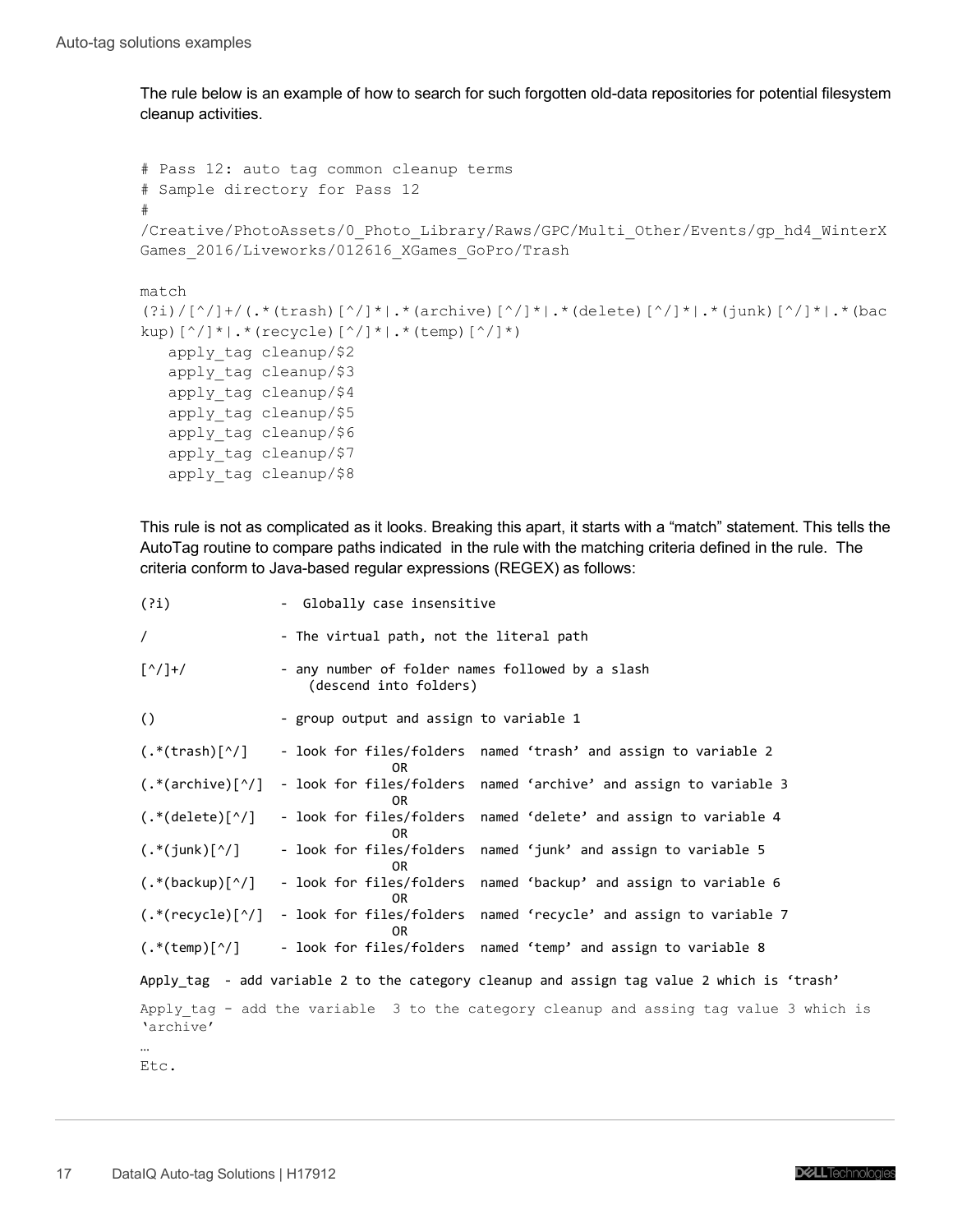It would look like this in the Auto-Tag configuration window under Settings -> Data Management Configuration tab.



Figure 10 Example of Autotag configuration window with trash-search rule

A rule like this can be useful for identifying typical folders or file locations designated by team members as data no longer needed. Workflows often leave data iterations behind which are part of normal backup, may be dumped into folders indicating that the data is now considered: trash, junk, ready for delete, temp, or even temporary archive such as a project repository that is now no longer useful.

The resulting report might look like this example which found end-user "Junk" and "Temp" folders containing significant amounts of potentially stale data which is no longer needed.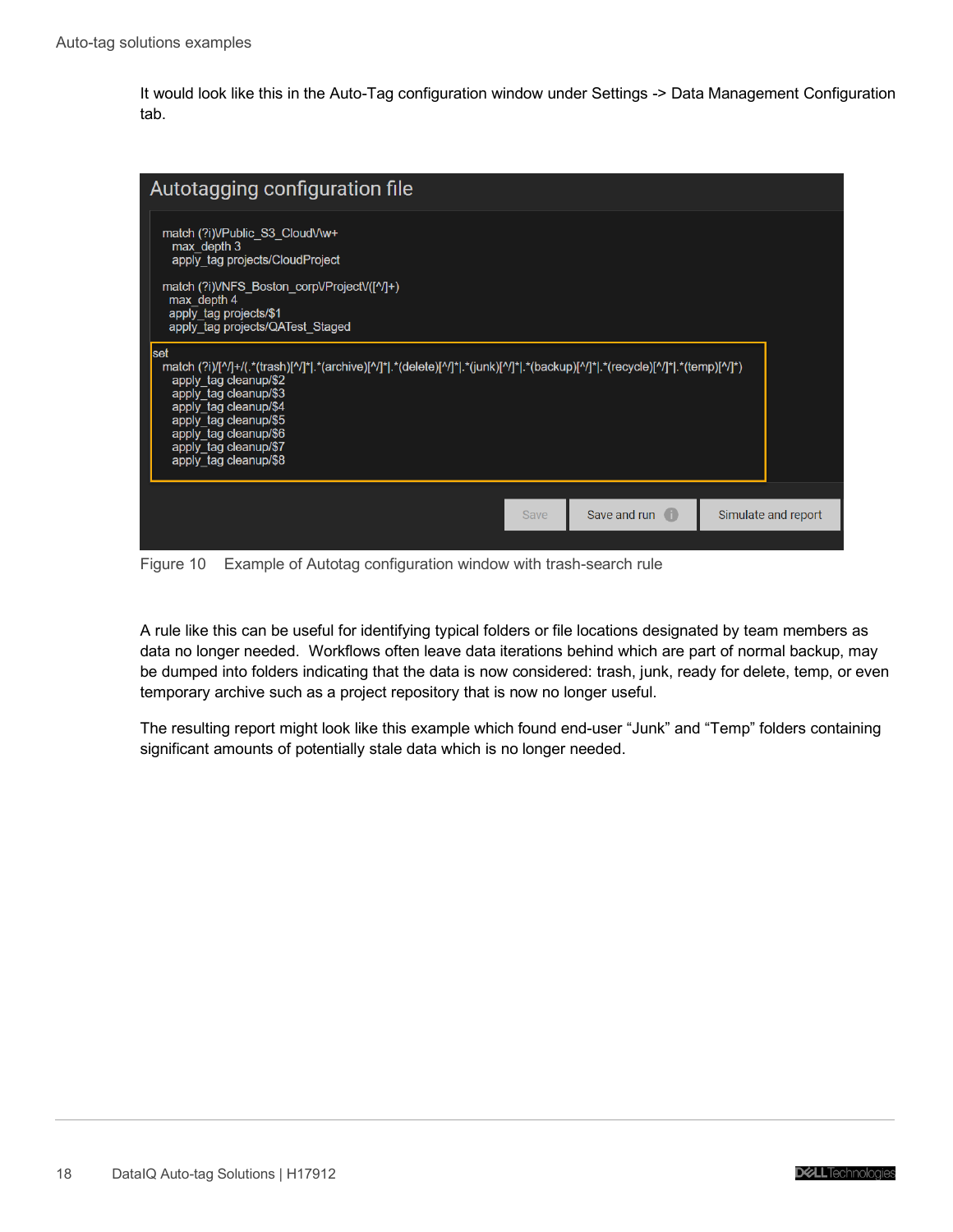|                     | None (Totals only), By size |           | Reset zoom |           | $\vee$ Show legend |
|---------------------|-----------------------------|-----------|------------|-----------|--------------------|
| <b>Tags</b>         | 0B                          | 7.45 GiB  | 14.9 GiB   | 22.35 GiB | 29.8 GiB           |
| 白<br>archive        |                             | 19.68 GiB |            | 19.68 GiB |                    |
| 白<br><b>Archive</b> | 848.84 MiB                  |           |            |           |                    |
| 白<br><b>Backup</b>  |                             |           | 287.29 GiB |           |                    |
| 白<br><b>Delete</b>  | 52.82 kiB                   |           |            |           |                    |
| 白<br><b>Junk</b>    | 3.2 GiB                     | 3.2 GiB   |            |           |                    |
| 白<br>temp           | 7.44 MiB                    |           |            |           |                    |
| 白<br><b>Temp</b>    |                             | 16.02 GiB | 16.02 GiB  |           |                    |

Figure 11 Example tag report summary of file/folders identified as Junk, Temp, Delete, etc.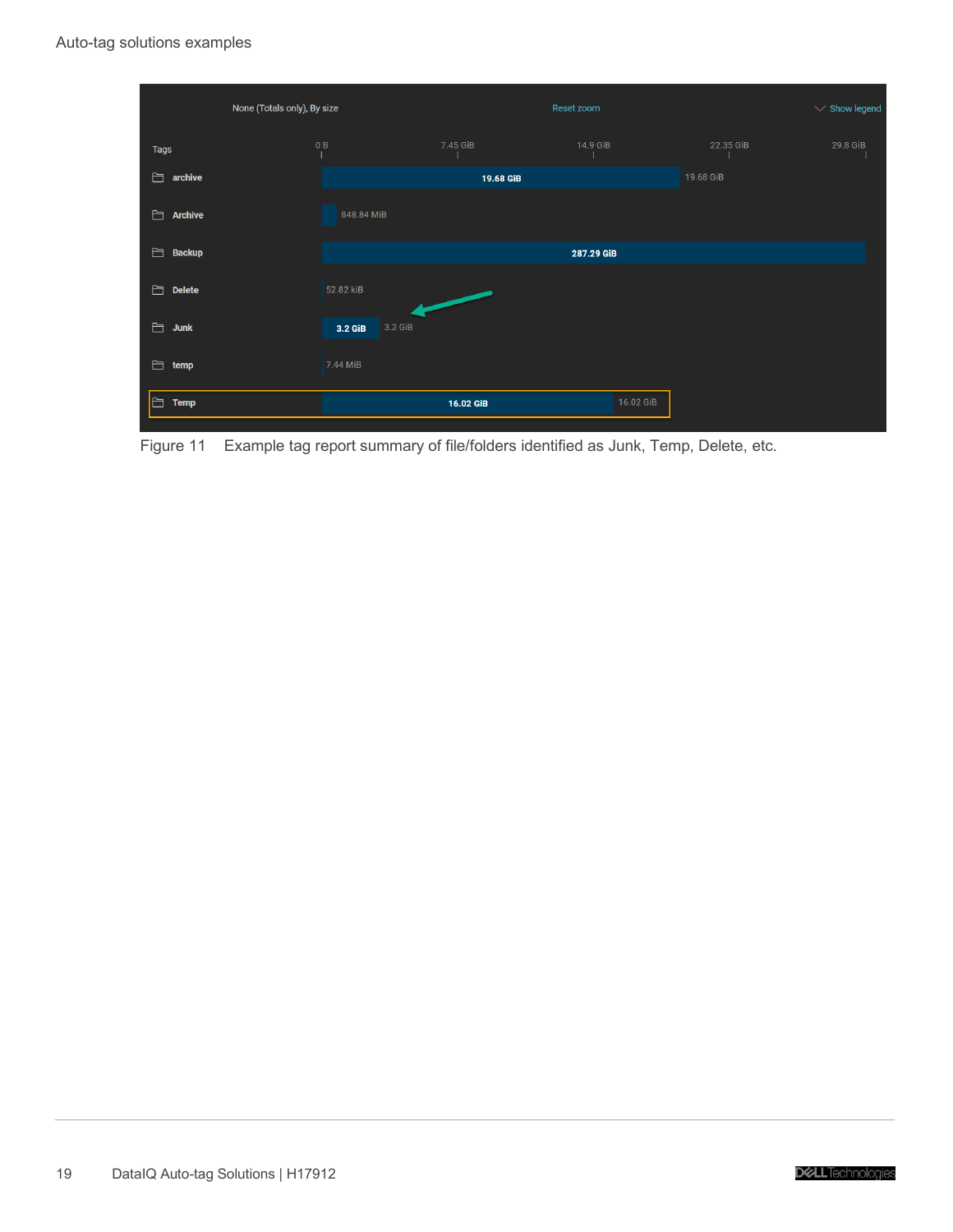# <span id="page-19-0"></span>5 Common reference architecture

A consistent deployment architecture can be applied to these three workflow examples, the same as to many others. In every case, at least one DataIQ server will exist that is licensed for the total amount of data to be scanned and managed across all relevant platforms.



Figure 12 Common reference architecture for all use cases described in this paper

#### <span id="page-19-1"></span>5.1 Overview

A DataIQ solution for all these use cases will have similar elements in terms Server and Clients. Since plugins such as Data Mover are out of scope for this paper, there will be no discussion of additional serverbased components or deployment of data mover hosts. Covered here are the infrastructure and host elements.

In general, DataIQ relies on efficient network connectivity to each network share or S3 object platform to conduct initial volume scans. Severe network limitations will have the effect of slowing down the initial volume scan when the volume is created. DataIQ relies on standard NFS/SMB mount points. Reliable DNS with forward and backward resolution zones will be required to maintain stable network connections.

#### <span id="page-19-2"></span>5.2 Server

In each case, a dedicated DataIQ server meeting all the minimum physical requirements is recommended. The server can be either physical or virtual. In either case, the server needs to be provisioned with an SSD tier of disk sufficient for the intended size of the Index database which contains all the file/folder indexing as well as all metadata tags. (Please reference DataIQ Best Practices Guide and DataIQ Admin Guide for further system related detail).

Keep in mind that there is always a system related cost to tagging. Therefore, tagging strategies should be carefully thought out with preference for top-down matching tag rules to minimize the demand on the DataIQ index database. Each tag represents an additional 1KB of date maintained by the database. For this reason,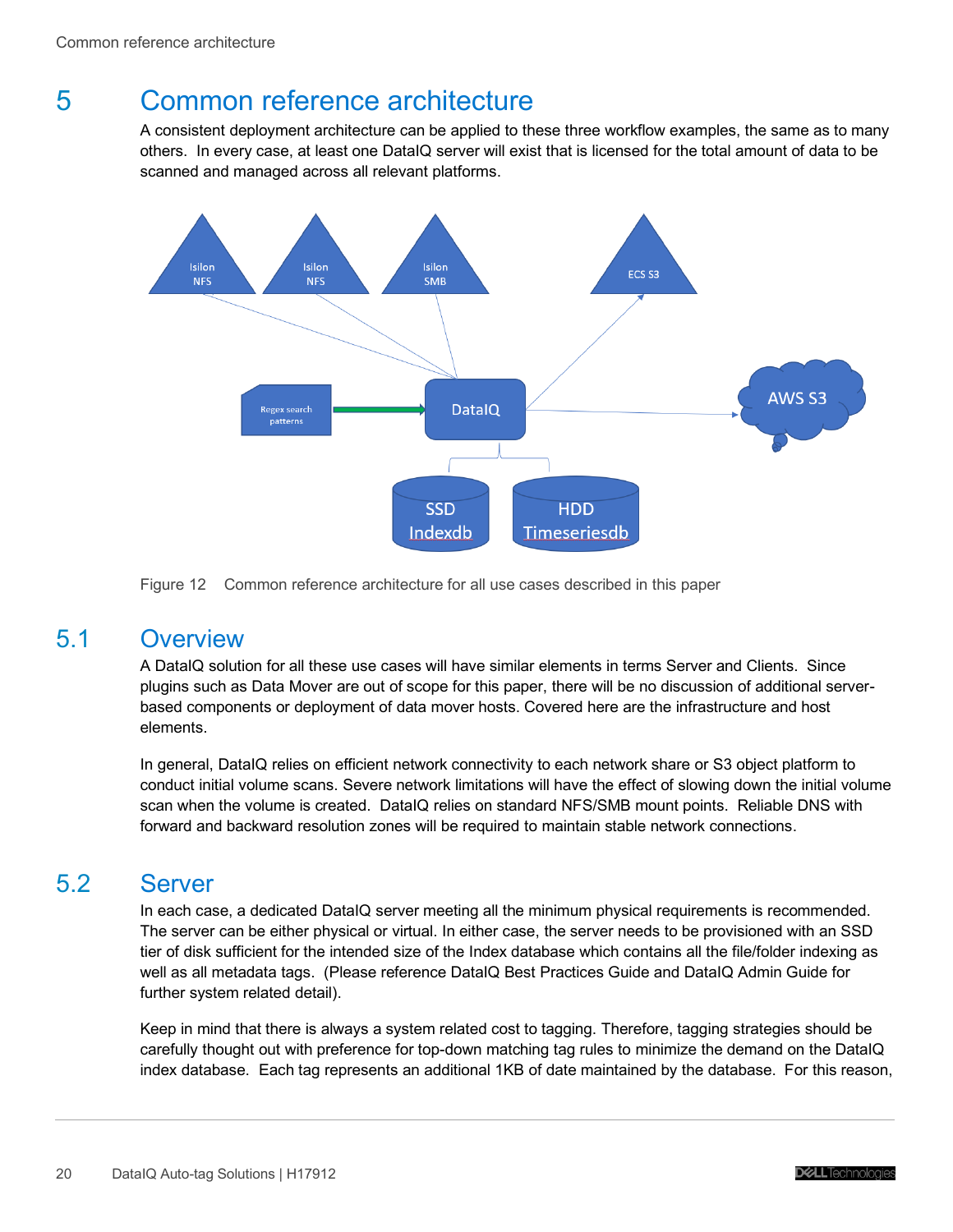often the organization will maintain a control on the type, number, and even spelling of user created tags – preferring to apply tags to data using the Auto-tagging function discussed earlier.

### <span id="page-20-0"></span>5.3 Line of business users

It may be necessary to provide administrative to the DataIQ interface for other users, besides system administrators, for Auto-tagging to be useful and provide benefit for the organization. However, immediate feedback to the line of business user may prove valuable as they would be able to see immediate results as tags are applied and take file management actions accordingly. DataIQ provides for three different delegated roles which may be applied to various groups of DataIQ users. User groups may also be inherited from the local Active Directory authentication service, and delegated roles may be applied to these groups as well.

DataIQ can scale upwards to many hundreds of simultaneous webUI connections provided that they are mostly not running manual re-scans or deep searches of volumes. These actions require heavier usage of server-based resources: cpu, memory, threads, etc.

The line of business interface is HTML5 based and viewable via standard web browser tools. Be sure that no intermediate firewall access rules are restricting traffic between DataIQ client and server. DataIQ is out of band to the actual data, so there is no actual file data transferred between DataIQ server and client. DataIQ does support LDAP user login with some delegated roles options defined locally by group memberships. Please consult the Admin Guide for further administrative details.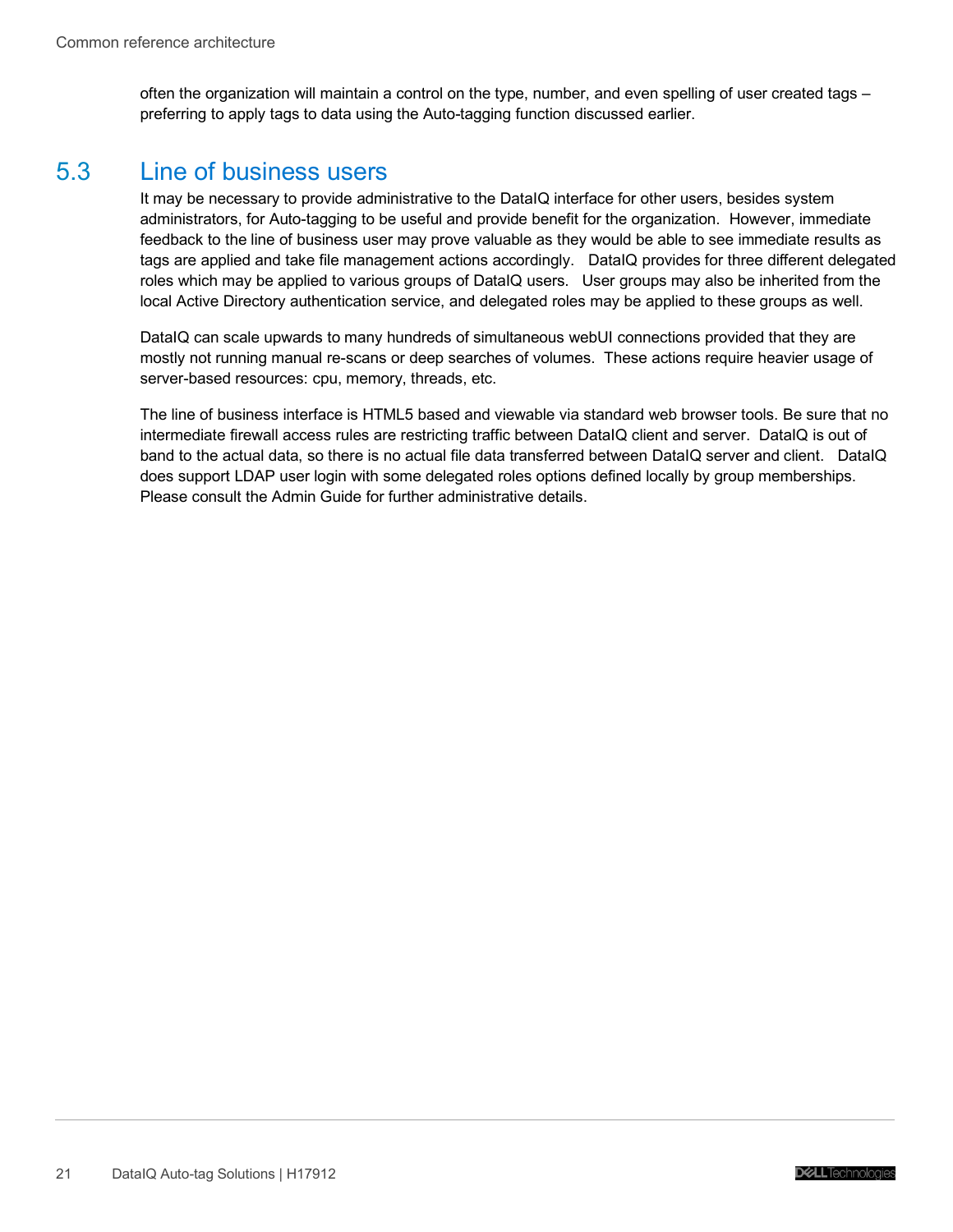# <span id="page-21-0"></span>6 Configuration tips

Auto-tagging relies on properly formed Regular Expressions to find specific folder/file groups. Regex tells DataIQ what to search for and where to look in terms of

- which mounted volume
- what location in the filesystem or folder tree

Each regex must be paired with a 'Match' command and followed with the 'apply\_tag' directive. (Explanation related to how regular expressions are created and formatted is beyond the scope of this paper. Many online resources exist to help with development and testing of regular expressions.)

All DataIQ Auto-tag configuration rules should be configured to test against the Virtual mount point rather than the actual mount point. The Virtual mount point is found in the Volume definition when a network filesystem resources is configured in DataIQ.

Auto-tag rules are applied to the volumes during the nightly scans. They can be tested manually using the 'Save and run' feature or 'Simulate and report' available from the UI.

### <span id="page-21-1"></span>6.1 Match order of precedence and tag grouping

Once a folder/file has met the qualifications of a rule in the Auto-tag configuration, and has had a tag applied, that folder/file cannot be re-tagged by another rule. This means that if multiple tags are needed to fully categorize a folder/file, they all need to be applied within the same rule. For instance, if the files of a folder need to be viewed three ways (business context, project class, team/cost center) you might create rule structure such as:

```
Match [regex rule finding all folders with names containing 'PRJ' or 'prj']
  max_depth 3
  apply tag {category}/DesignStage
   apply tag {category}/SoftwareDiv
   apply_tag {category}/BlueTeam
```
The critical terms used in the above single rule group are:

- 'match' the actual command to pass folder/files to the specified regex rule to see if there is a match
- 'max depth' maximum number of folders in the path that will be passed to the regular expression test
- 'apply\_tag' defines both the category and the actual tag to be applied to the matching folder/file
- 'category' can be any arbitrary label of grouping such as: 'apply tag Stage/DesignStage (or DevStage, QETestStage, ProdStage, SalesStage, or any other business label)
- "tag' shown above in the form of literals "DesignStage', 'SoftwareDiv', and 'BlueTeam'. These can be any arbitrary literal value which holds contextual meaning for the business. A variable can also be used in which character strings found by the regex rule can be passed and converted to its own tag value. Both literal and variable values can be combined into one report view.

From the autotag configuration notes within the UI:

```
# Notes: 
# - In apply tag parameters, $1, $2, $3 etc are replaced by matched RE
substrings
```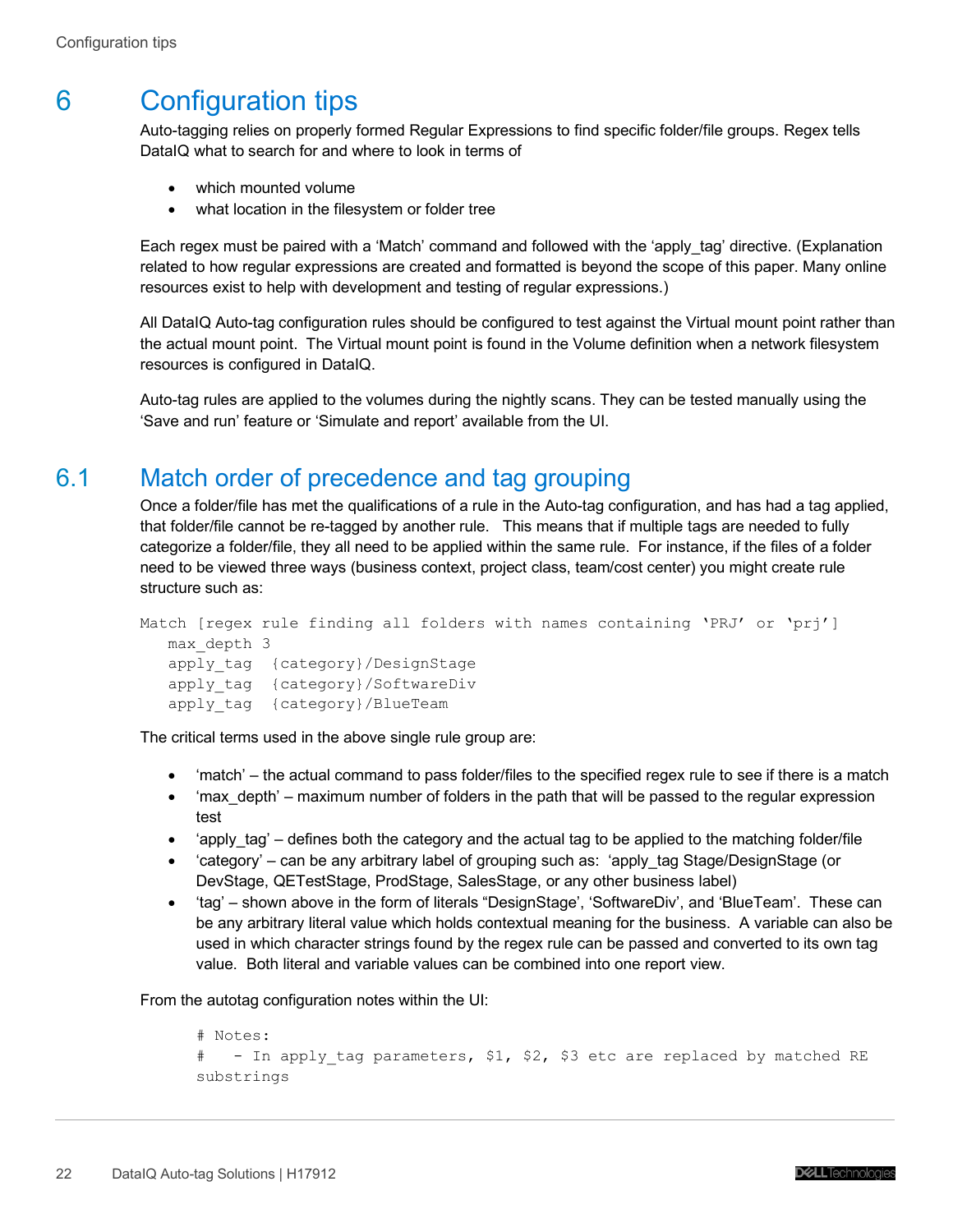```
# - In apply tag parameters, ${1}, ${2}, ${3} etc are replaced by
matched RE substrings
# - In apply tag parameters, $user and $group are replaced by the user
and group name of the file/folder respectively (Linux only)
# - Multiple match blocks may be present within each set
# - For backward compatibility, the set keyword may be omitted, in which
case all matches are in the same set
# - Tags and categories specified by apply_tag will be created if not 
already present
```
In this way, multiple tags can be applied to the same data. The result would be a possible report that shows total file storage associated with DesignStage across multiple projects. Or, a report could be generated which show all the folders currently under the umbrella of the Software division regardless of project. Or a report could show a grand total of all storage used by the BlueTeam.

These three views can be achieved by taking advantage of the order of precedence in which all folder/files which do not meet the rule above could be matched by another rule which may also use some of the same tag names if appropriate.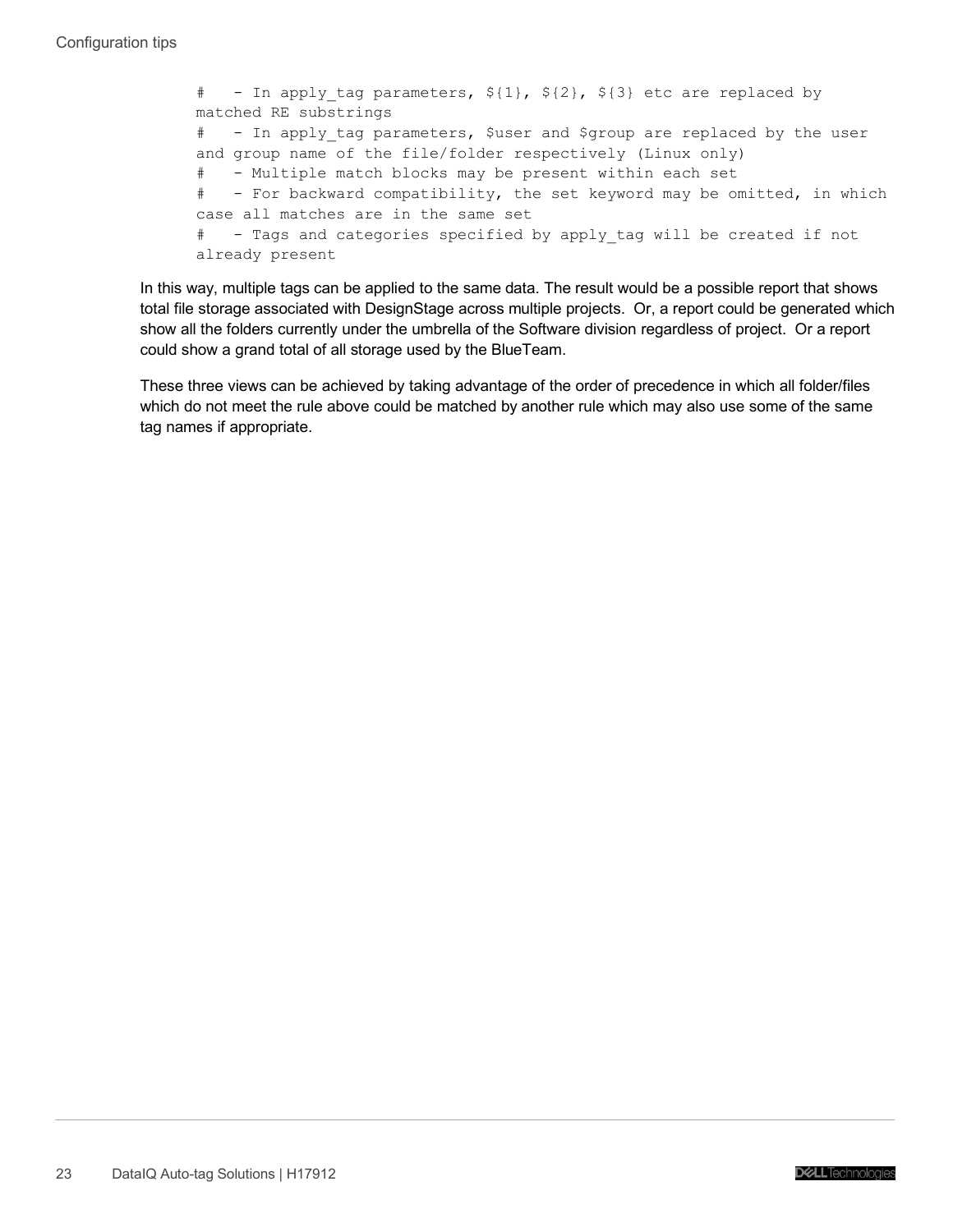# <span id="page-23-0"></span>A Appendix

## <span id="page-23-1"></span>A.1 Blocking rules: Useful Auto-tag filesystem exclusions

Auto-tags can also be used to exclude certain types of data from summary reports. These kinds of regex matching rules are called blocking rules. Blocking rules match data files/folder but don't apply a tag. The result is that matched data will not be tagged by subsequent rules and consequently not be included in DataIQ Auto-Tag reports. This is a natural extension of the order of precedent which DataIQ employs.

Data such as Recycle Bin, Trash Can, Snapshots, '.bak' files, etc. can be excluded from usage summaries to focus on actual business usage rather than the larger storage administration concerns which encompasses all storage consumption.

Here are some regular expression examples for common types of data exclusion rules.

```
# Pass 2: Blocking Rule > do not autotag $RECYCLE.BIN
# Note: regex uses hexidecimal representation of ascii numbers
# Sample directory for Pass 2
# /4kpod07/$RECYCLE.BIN
match (?i)/[^/]+/([^S]RECYCLE.BIN) apply_tag cleanup/RECYCLE
# Pass 3: Blocking Rule > do not autotag directories or files within the 
$RECYCLE.BIN
# Note: regex uses hexidecimal representation of ascii numbers
# Sample directory for Pass 3
# /4kpod08/$RECYCLE.BIN/S-1-5-21-1881908555-2847256797-1495832542-
14694/$ROEDHHQ
match (?i)/[^(]/]+/[$] RECYCLE.BIN.*/([$][^(]*)
```

```
apply_tag cleanup/RECYCLE
```
# <span id="page-23-2"></span>A.2 Matching rule detail

```
# Overview
# - Autotagging allows matching rules to be used to apply tags to folders and 
other tracked items
# - Autotagging occurs whenever DataIQ! scans a file system
# - Autotagging may also be performed manually without scanning
    - Autotagging may be tested from the GUI without scanning or actually tagging
# - Tags will automatically be removed if the rule no longer matches and the tag 
has not been altered
  - Autotagging relies on Java regular expressions (aka RE or regex). Google
"java regex" for syntax
# - The following site may be of value in creating REs: 
http://xenon.stanford.edu/~xusch/regexp/
#
```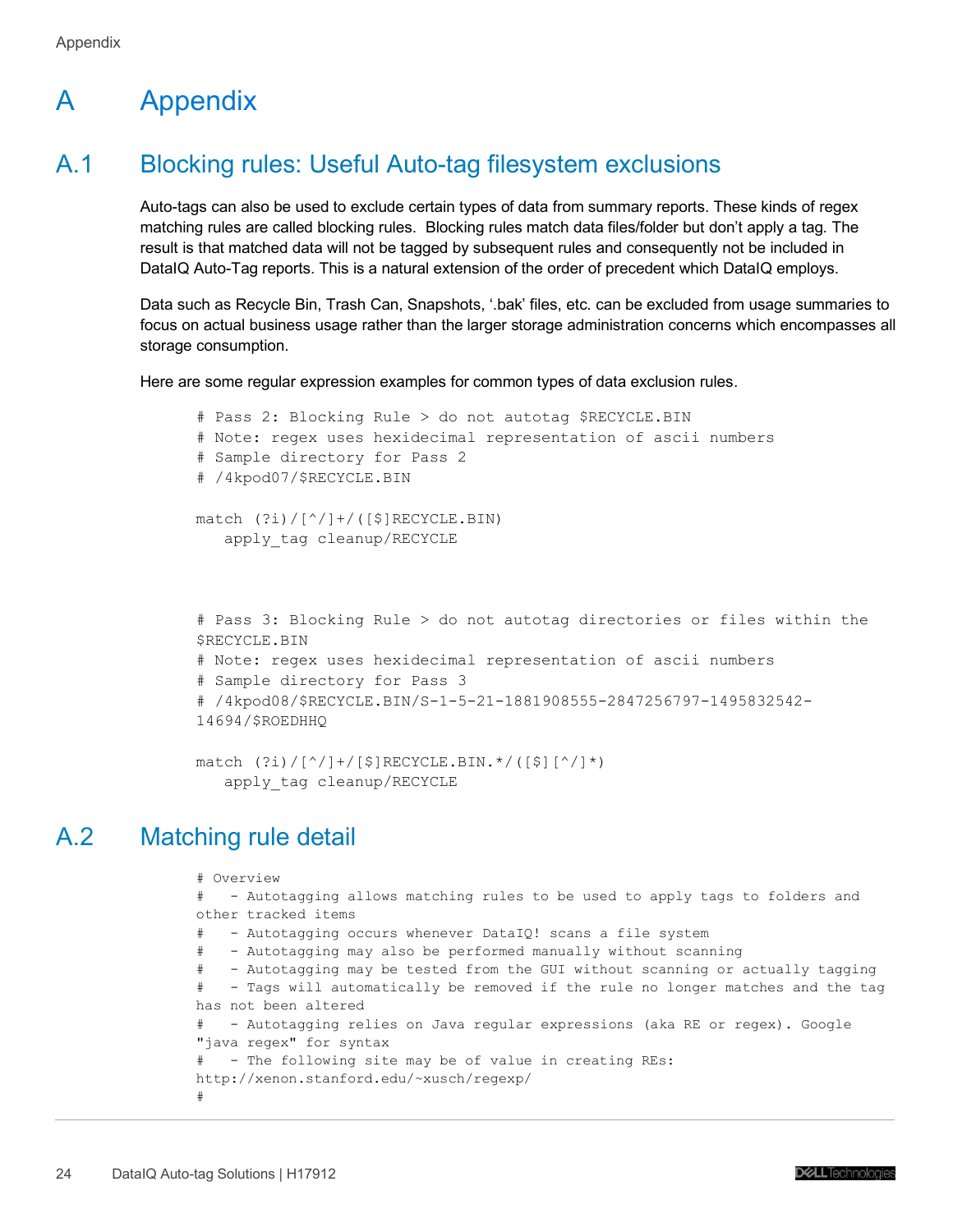Appendix

```
# Format of an autotagging configuration
#
# set
# match <re> - this Java regular expression
(RE) must match the ENTIRE path (^ and $ are assumed)
# max_depth <n> - maximum number of folders in 
path that will be passed to RE "/vol1" == 1
# [required_tag <cat>/<tag>] - RE will only be used if this tag 
is applied directly at volume level
# apply_tag <cat>/<tag> - one or more tags to apply if 
match was successful
# apply_tag <cat>/<tag>
# apply_tag <cat>/<tag>
# apply_tag <cat>/<tag>
# match ...
#
# set
# match ...
#
# Matching rules for each item (folder or other tracked items):
# - Sets are checked in order listed
# - Rules within a set are checked in order listed
# - First rule within a set to match stops further searches for that item within 
that set
# - When a set has been processed, the next set is checked
#
# Notes: 
# - In apply tag parameters, $1, $2, $3 etc are replaced by matched RE substrings
# - In apply tag parameters, ${1}, ${2}, ${3} etc are replaced by matched RE
substrings
# - In apply tag parameters, $user and $group are replaced by the user and group
name of the file/folder respectively (Linux only)
   - Multiple match blocks may be present within each set
# - For backward compatibility, the set keyword may be omitted, in which case all 
matches are in the same set
# - Tags and categories specified by apply_tag will be created if not already 
present
#
# example:
# designed to tag /<volume name>/<Show name> with a tag named <Show name> in 
category <Show>
# /san01/PeopleAreLovely gets tag Show/PeopleAreLovely
# /san01/PeopleAreLovely/dailies does not get an additional tag because it has more 
characters after the RE
#set
# match /[^/]+/([^/]+)
# max_depth 2
# #required_tag extras/mark
# apply_tag Show/$1
set
   match (?i)\/testIsilon\/projects\/(prj\d)_[a-z]+
     max_depth 4
     apply_tag projects/$1
```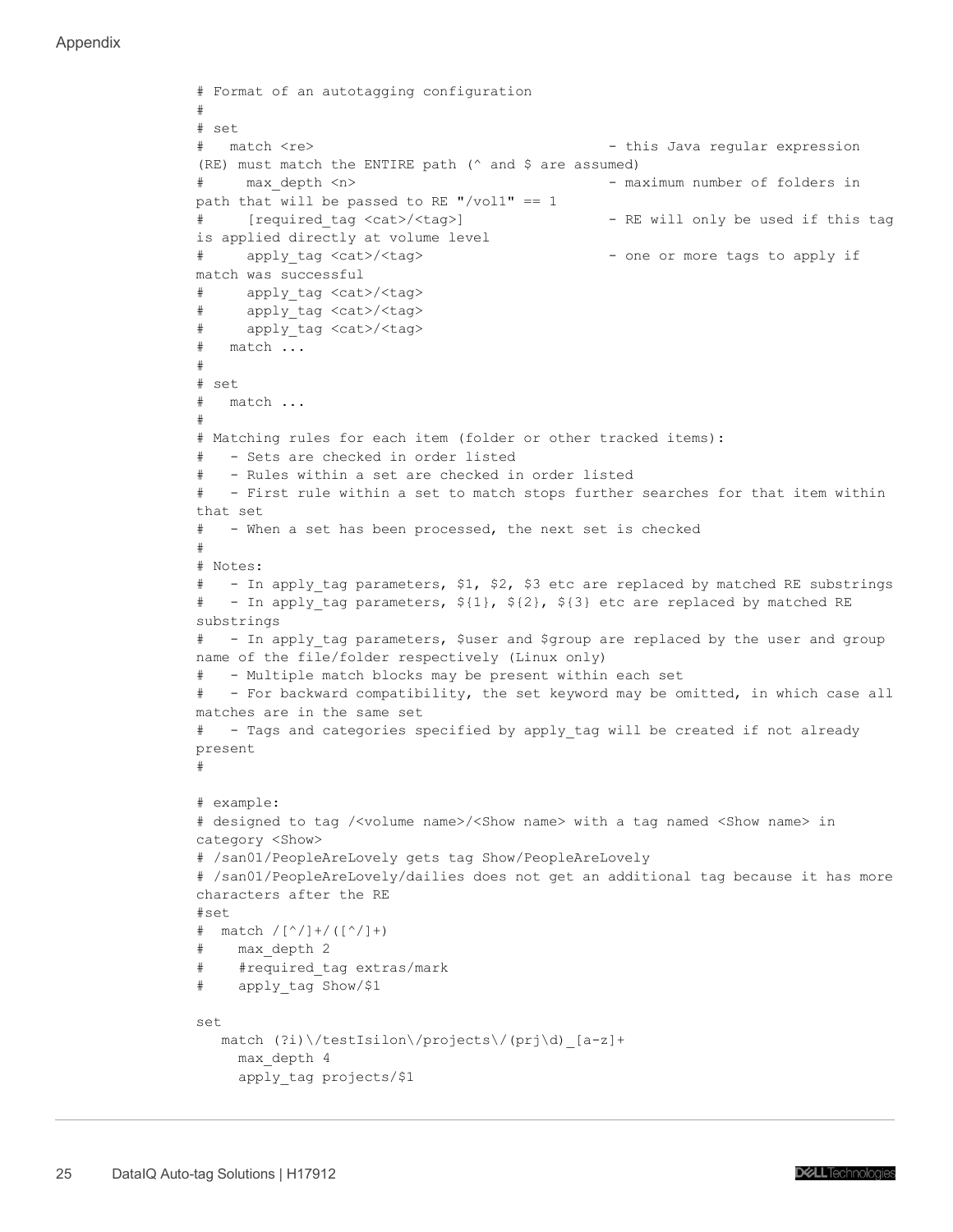Appendix

```
 match (?i)\/tmeIsilon\/projects\/(prj\d)_[a-z]+
  max_depth 4
   apply_tag projects/$1 
 match (?i)\/testCIFS\/projects\/[^/]+
  max_depth 4
   apply_tag projects/prj3
   apply_tag projects/DevTeam
```